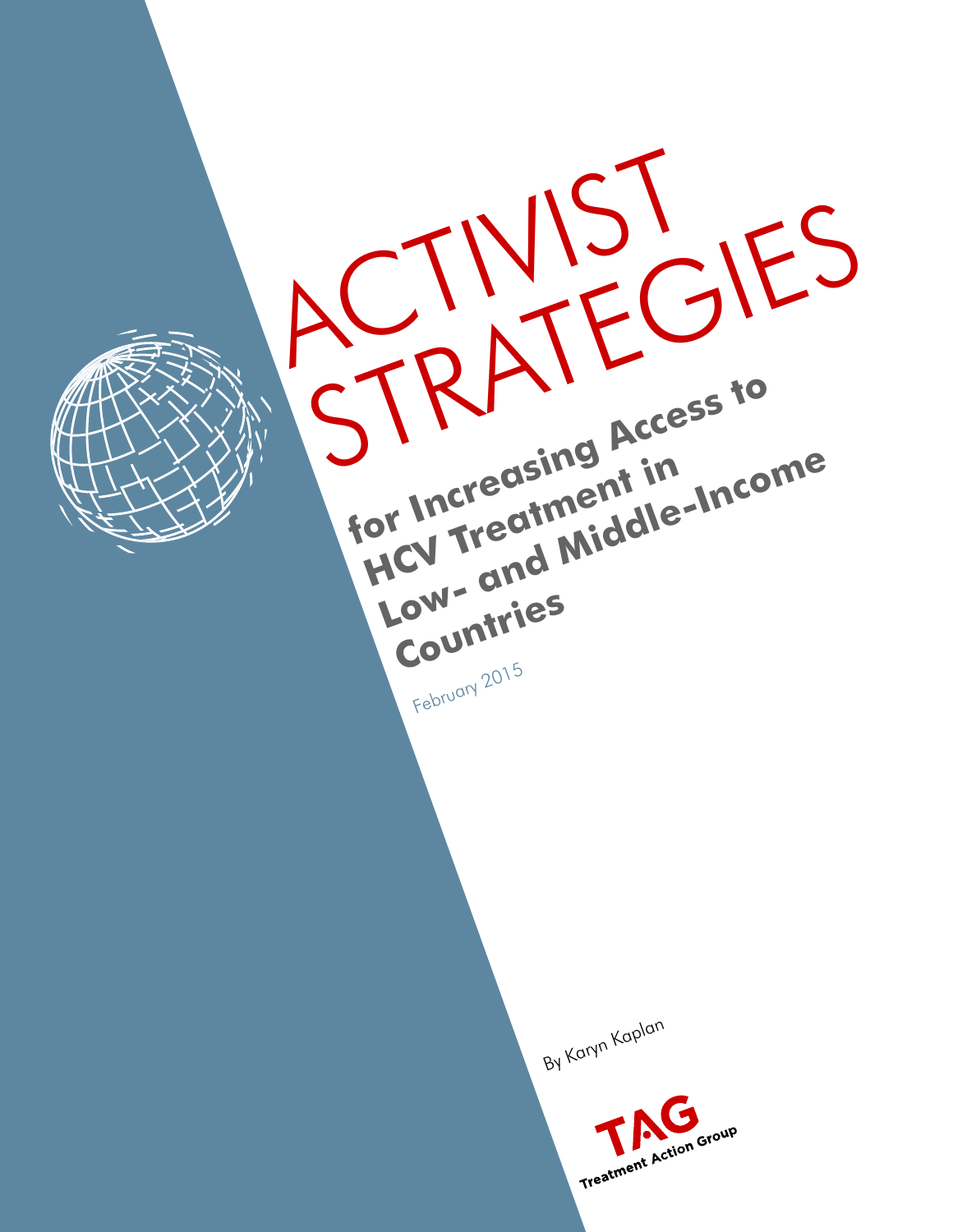### Activist Strategies for Increasing Access to HCV Treatment in Low- and Middle-Income Countries

We hope this guide, which owes a great debt to the many committed activists whose work it describes, is useful to people who are developing HCV treatment access campaigns and programs in low- and middleincome countries.

This publication was supported by a grant from the Open Society Foundations.

Author: Karyn Kaplan

Editors: Tracy Swan, Lei Chou, and Andrea Benzacar

Contributors: Tahir Amin, Brook Baker, Julie Bouscaillou, Matt Curtis, Nicolas Durier, Sergey Filippovich, Chloé Forette, Matthew Hickman, Zahedul Islam, Pauline Londeix, Niklas Luhmann, Natasha Martin, Ludmila Maistat, Luis Mendão, Edo Nasution, Jimmy Pan, India Perez-Urbano, Camila Picchio, Priti Radhakrishnan, Olga Stefanyshyna, Robert Suarez, Paata Sabelashvili, and Peter Vickerman

#### ABOUT TAG'S HEPATITIS/HIV PROJECT

TAG's Hepatitis/HIV Project draws from the core values and history of HIV activism, while incorporating hepatitis C–specific information into strategies targeting different constituencies, regions, and countries. The Hepatitis/HIV Project focuses on optimizing quality of, and broadening access to, HCV care and treatment for communities and individuals by continuing its domestic and international work with other activists, regulatory agencies, pharmaceutical companies, clinicians, and the patient community.



© Treatment Action Group 2015 ISBN 978-0-9905242-0-5 Permission to use w/o copyright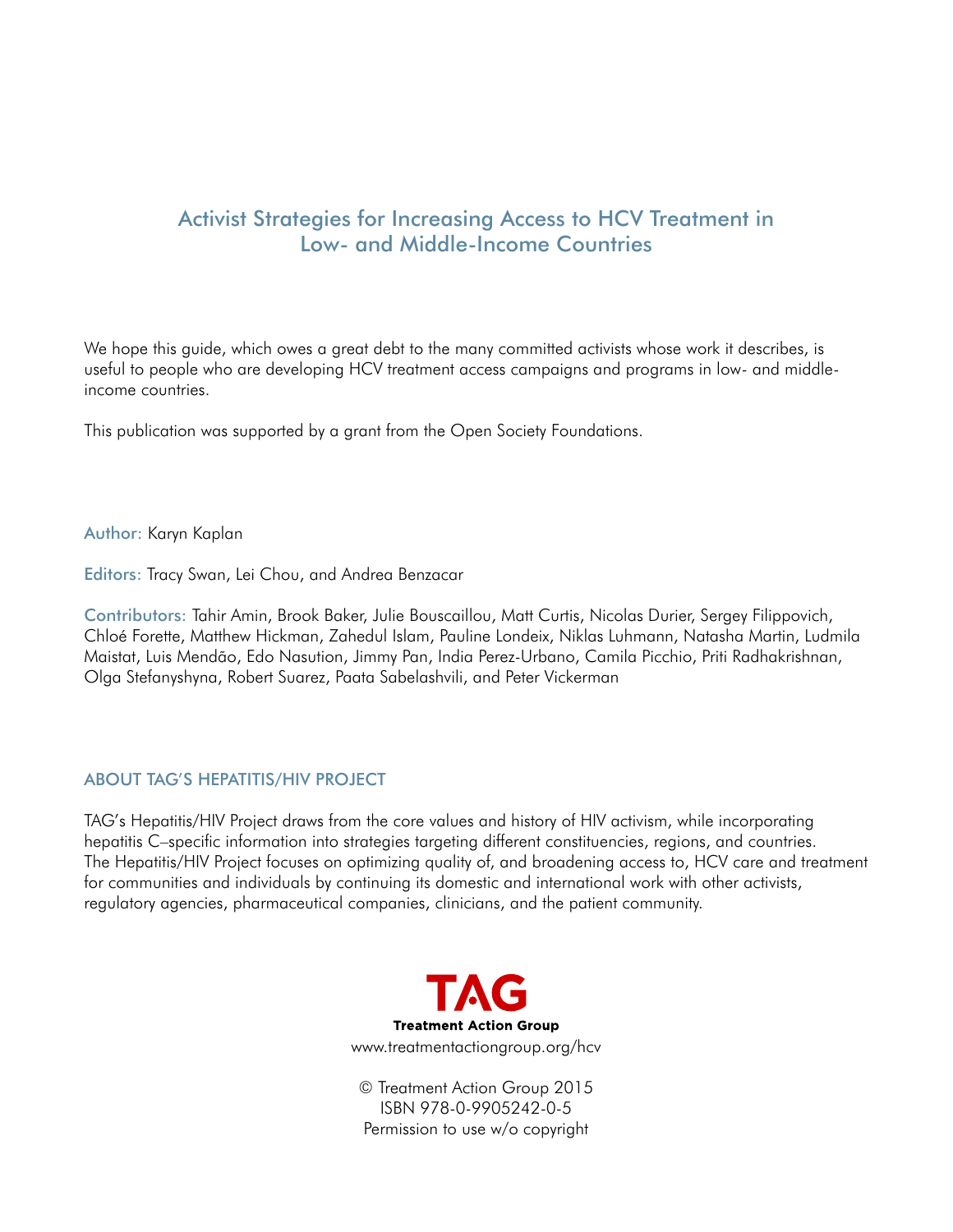### TABLE OF CONTENT

| Strategy 1: Framing HCV Treatment and Prevention as Basic Human Rights, Particularly for Injection     | $\overline{2}$ |
|--------------------------------------------------------------------------------------------------------|----------------|
| Strategy 2: Organizing People Living with HCV for Community Education and Mobilization 5               |                |
| Strategy 3: Forming Alliances with Local, Regional, and Global Organizations to Influence Policy 8     |                |
|                                                                                                        |                |
|                                                                                                        |                |
|                                                                                                        |                |
| Strategy 6: Challenging Intellectual Property Barriers through Patent Oppositions 18                   |                |
| Strategy 7: Overriding Patent Barriers through Compulsory Licenses and Parallel Importation 21         |                |
| Section Three: Collaborating with Researchers to Build Your Case for HCV Treatment Access 25           |                |
| Strategy 8: Using Mathematical Modeling to Predict Cost-Effectiveness and Public Health Benefits of    | 25             |
| Strategy 9: Advocating for Policies and Programs Based on Evidence Provided by Operational Research 29 |                |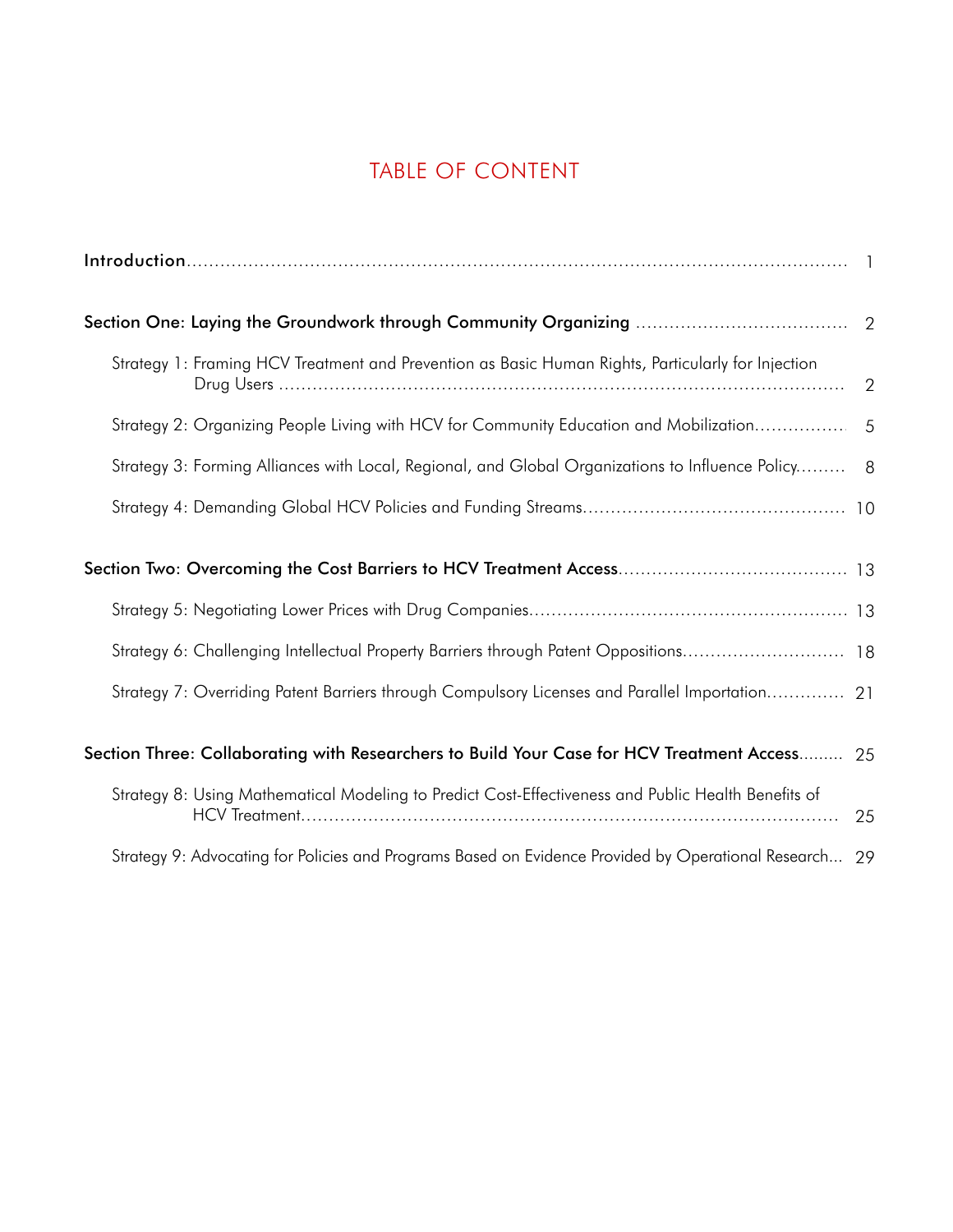### INTRODUCTION

Liver disease from hepatitis C virus (HCV) is one of the leading causes of death around the world. At least 185 million people have been infected and almost 500,000 people die from it each year. The hope for eradicating HCV has recently gained new momentum: effective treatments reaching a 100 percent cure rate in clinical trials are now available. But unaffordable drug prices and expensive diagnostic tools are keeping HCV cures from the majority of people who need them—those living in low- and middle- income countries (LMICs).

There are many significant barriers to HCV eradication: the lack of accurate epidemiological data, which are necessary for development of policies, programs, and resource allocation; the criminalization of people who inject drugs and the banning of harm reduction programs, which perpetuate ongoing HCV infection; and the absence of global and national political will (with few exceptions) to address the epidemic.

But AIDS activists have developed and implemented successful strategies to overcome similar challenges in addressing the HIV epidemic. From Johannesburg to New York, Río de Janeiro to Bangkok, activist-driven policies have helped more than 10 million people gain access to HIV treatment. Antiretroviral therapy (ART) has saved 4.2 million lives in LMICs—despite the belief among policy makers and world leaders that doing so would be impossible.

While HCV and HIV differ in significant ways (for example, HCV can be cured with short-course treatment, while HIV treatment is lifelong), lessons learned from three decades of AIDS activism are useful for the growing HCV activist movement.

#### *Activist Strategies for Increasing Access to HCV Treatment in Low- and Middle-Income Countries*

presents a number of key strategies through real-world case studies and shows how strategies used to combat the AIDS epidemic can be—and have been—adapted to increase HCV treatment access.

These strategies are introduced in three sections:

#### Section One: Laying the Groundwork through Community Organizing

- Strategy 1: Framing HCV Treatment and Prevention as Basic Human Rights, Particularly for Injection Drug Users
- Strategy 2: Organizing People Living with HCV for Community Education and Mobilization
- Strategy 3: Forming Alliances with Local, Regional, and Global Organizations to Influence Policy
- Strategy 4: Demanding Global HCV Policies and Funding Streams

#### Section Two: Overcoming the Cost Barriers to HCV Treatment Access

- Strategy 5: Negotiating Lower Prices with Drug Companies
- Strategy 6: Challenging Intellectual Property Barriers through Patent Oppositions
- Strategy 7: Overriding Patent Barriers through Compulsory Licenses and Parallel Importation
- Section Three: Collaborating with Researchers to Build Your Case for HCV Treatment Access
	- Strategy 8: Using Mathematical Modeling to Predict Cost-Effectiveness and Public Health Benefits of HCV Treatment
	- Strategy 9: Advocating for Policies and Programs Based on Evidence Provided by Operational Research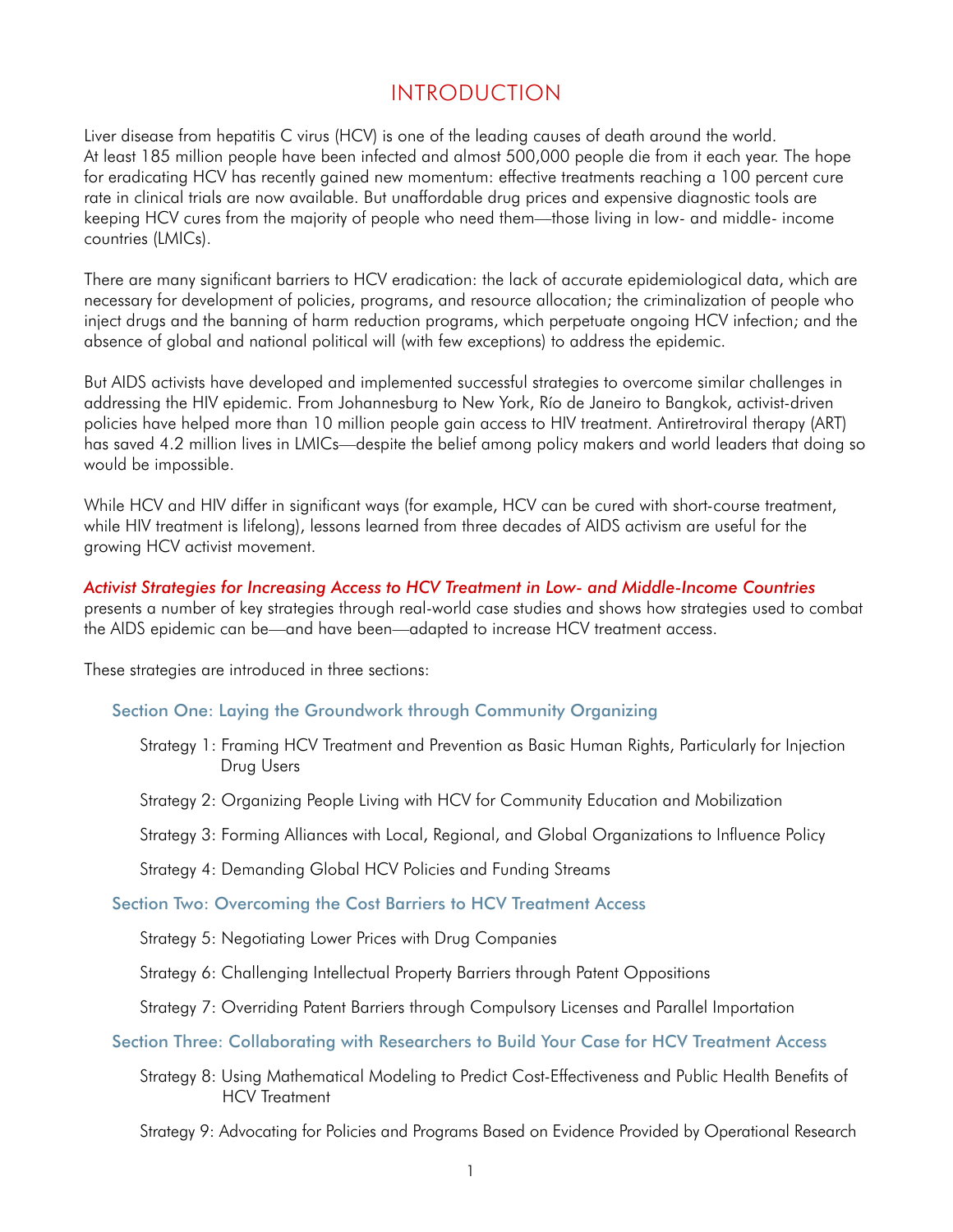## SECTION ONE: LAYING THE GROUNDWORK THROUGH COMMUNITY ORGANIZING

Campaigns to overcome barriers to affordable HCV treatment need support from a strong grassroots foundation. This section will discuss four major components of this foundation: establishing a human rights framework for advocacy; educating the community to build grassroots demand for treatment; convincing national policy makers of the need to prevent and treat HCV; and seeking funding from global donors to support national governments to implement programs.

### STRATEGY 1: Framing HCV Treatment and Prevention as Basic Human Rights, Particularly for Injection Drug Users

*Repressive drug policies are ineffective, violate basic human rights, generate violence, and expose individuals and communities to unnecessary risks. Hepatitis C is one of these harms—yet it is both preventable and curable when public health is the focus of the drug response. Now is the time to reform.* —Global Commission on Drug Policy (2013)

Injection drug users are one of the most marginalized groups in society. The political response to drug use is to punish and incarcerate rather than to treat. In most countries, harm reduction services such as needle and syringe programs (NSPs) and opioid substitution therapy (OST) are banned.

Criminalization drives drug users underground, keeping them away from essential health care and harm reduction services. People are much less likely to get tested for HIV and HCV, or seek drug treatment or health care, when they risk arrest and imprisonment. When essential harm reduction interventions are not funded, or are illegal, people can't protect themselves from preventable infections such as HIV, hepatitis B, and hepatitis C.

Under these circumstances, it is not surprising that 90 percent of new HCV infections are in injection drug users. Outside sub-Saharan Africa, one in three new HIV infections is injection drug use–related.

Criminalization of drug use causes negative health consequences to millions of people. This is a clear violation of human rights. Article 25 of the United Nation's Universal Declaration of Human Rights states, in part:

*Everyone has the right to a standard of living adequate for the health and well-being of himself and of his family, including food, clothing, housing and medical care and necessary social services.*

Member states of the United Nations (UN) are legally bound by signing its human rights treaties to respect, protect, and fulfill human rights obligations for all, in particular the most vulnerable groups.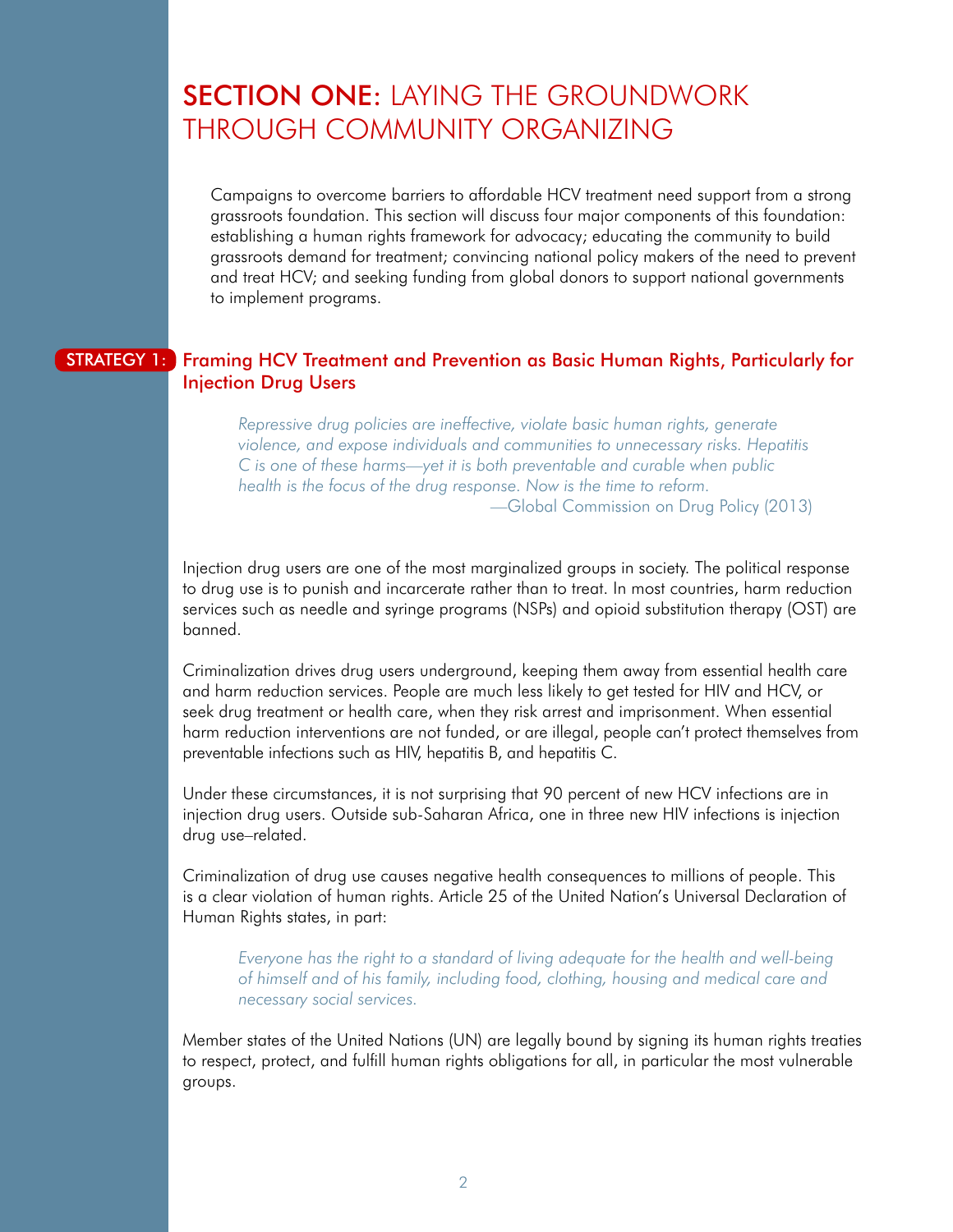People who use drugs have long been at the forefront of national, regional, and international efforts to ensure that their human rights are recognized. Meaningful participation is recognized by the World Health Organization (WHO) as essential to a human rights–based approach to health:

*In relation to health, a rights-based approach means integrating human rights norms and principles in the design, implementation, monitoring, and evaluation of healthrelated policies and programmes. These include human dignity, attention to the needs and rights of vulnerable groups, and an emphasis on ensuring that health systems are made accessible to all… Integrating human rights into development also means empowering poor people, ensuring their participation in decision-making processes,*  which concern them and incorporating accountability mechanisms, which they can *access.* 

—WHO, Human Rights-Based Approach to Health

Around the world, drug user activists and their allies have successfully used this strategy.

Key human rights–based arguments are:

- Thirty-two countries use the death penalty to punish drug offenses. Extrajudicial executions (or state-sanctioned killings) have also been reported, and arrests without cause are common. These policies violate drug users' rights to freedom from arbitrary arrest, detention, torture, and other cruel, inhumane, and degrading treatment and punishments, under the UN International Covenant on Civil and Political Rights.
- When harm reduction services—namely NSPs and OST are prohibited, people who need them are put at high risk for acquiring HIV and HCV. Criminalization of drug use and possession creates a climate of fear and stigma, putting drug users at higher risk of dying from acute and chronic diseases. Even when they do seek health care, HIV and HCV treatment are often withheld from drug users due to discrimination. These policies violate drug users' rights to health, well-being, and equal access to services under the International Covenant on Economic, Social and Cultural Rights.

CASE STUDY: Activists have monitored human rights abuses in their communities, and use their documentation of violations to garner support from powerful regional or global allies to advocate for better programs, policies, and laws.



The Thai Drug Users' Network (TDN) is an activist group founded by injection drug users and people living with HIV. TDN was established on International Human Rights Day (December 10) 2002 in Bangkok as a grassroots response to a government drug eradication campaign in 2003, when at least 2,800 people suspected of drug offenses were murdered and tens of thousands of others were forced into drug detention camps. They also protested against the Thai government's inaction in addressing the country's severe AIDS crisis among drug users.

Human rights violations commonly experienced by drug users in Thailand at the time included:

- police harassment, abuse, and detention without due process;
- extrajudicial executions; and
- denial of health care and harm reduction services.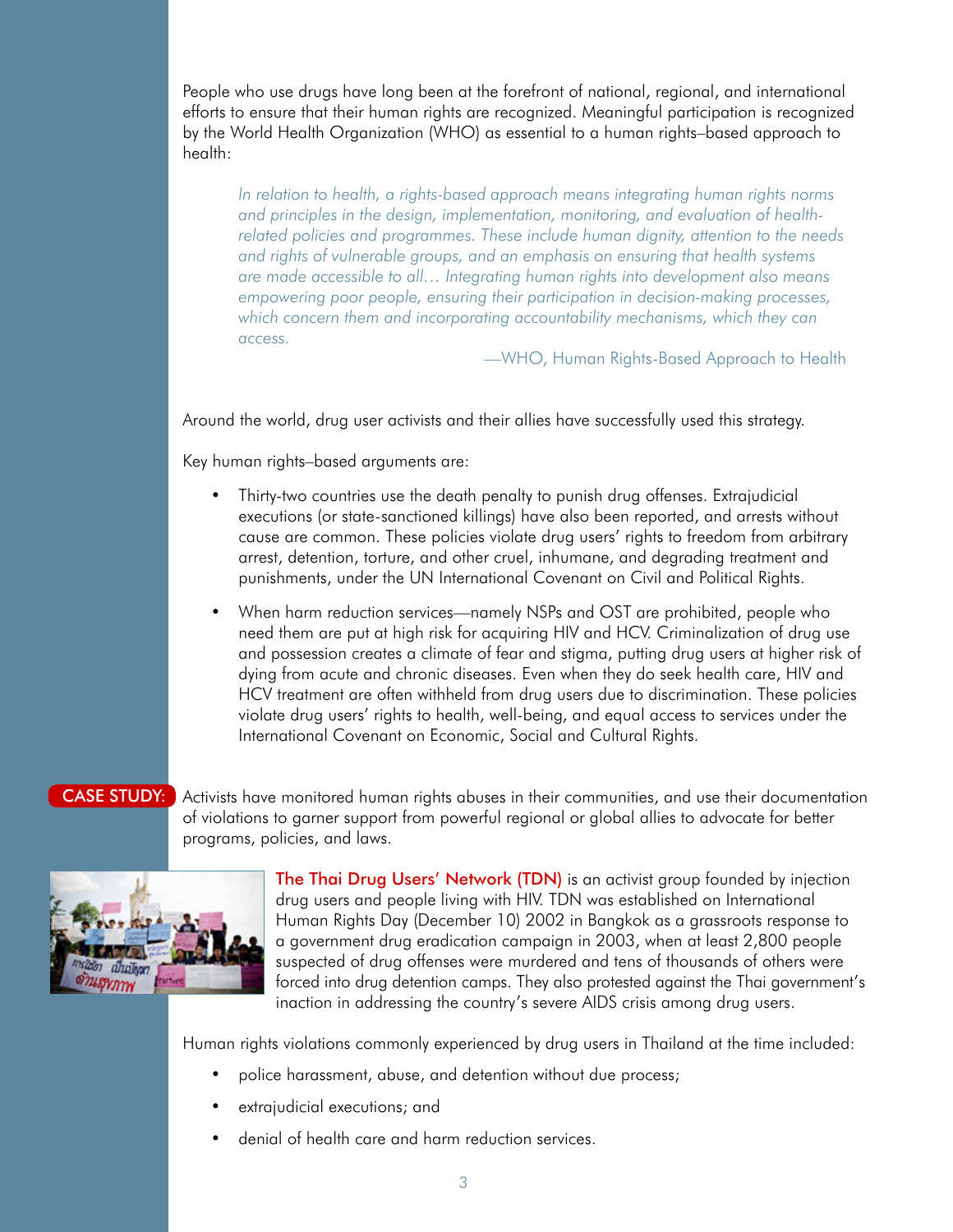TDN members started by learning about basic human rights and the Thai government's legal obligations to uphold them. TDN members became empowered with this information. They developed campaigns to demand justice for the drug-related killings, access to clean injection equipment and OST, and access to HIV treatment. Strategies included:

- educating allied nongovernmental organizations on harm reduction and the human rights of people who use drugs;
- meeting with health and justice ministries and the Thai parliament;
- appealing to the UN to conduct health impact assessments of the Thai drug war; and
- holding street protests to end the government crackdown on drugs.

Given the repressive legal and policy situation and the Thai government's inaction, TDN chose to bypass the traditional government-led process for applying to the Global Fund to Fight AIDS, TB and Malaria (GFATM). Instead, they submitted a groundbreaking proposal directly to the GFATM. Four community-based organizations (TDN, Thai AIDS Treatment Action Group [TTAG], the Raks Thai Foundation, and Alden House) were granted US\$1.3 million over three years to develop and scale up community-based NSPs and HIV services (counseling, testing, and referrals to treatment) in central, northern, and southern Thailand.

As the result of TDN's human rights–based campaigns, the Thai government instituted a national harm reduction policy. Now, it covers OST under its national health care program, and tacitly supports peer-run NSPs.

#### RESOURCES:

Asia Catalyst. *Know It, Prove It, Change It: A Rights Curriculum for Grassroots Groups*. Available at: [http://asiacatalyst.org/nonprofit\\_survival\\_skills/.](http://asiacatalyst.org/nonprofit_survival_skills/)

Count the Costs. *The War on Drugs: Undermining Human Rights*. Available at: [http://www.countthecosts.org/sites/default/files/Human\\_rights\\_briefing.pdf](http://www.countthecosts.org/sites/default/files/Human_rights_briefing.pdf).

Global Commission on Drug Policy. *The Negative Impact of the War on Drugs on Public Health: The Hidden Hepatitis C Epidemic*. Available at: [http://www.globalcommissionondrugs.org.](http://www.globalcommissionondrugs.org)

Médecins du Monde and International Network of People Who Use Drugs. *Nobody Left Behind*. Available at:

[http://www.hepcoalition.org/IMG/pdf/201406-mdm-policy-vhc-en-web.pdf.](http://www.hepcoalition.org/IMG/pdf/201406-mdm-policy-vhc-en-web.pdf)

United Nations. *Universal Declaration of Human Rights*. Available at: [http://www.un.org/en/documents/udhr/.](http://www.un.org/en/documents/udhr/)

World Health Organization. *2014 Viral Hepatitis Resolution*. Available at: [http://apps.who.int/gb/ebwha/pdf\\_files/WHA67/A67\\_R6-en.pdf?ua=1](http://apps.who.int/gb/ebwha/pdf_files/WHA67/A67_R6-en.pdf?ua=1).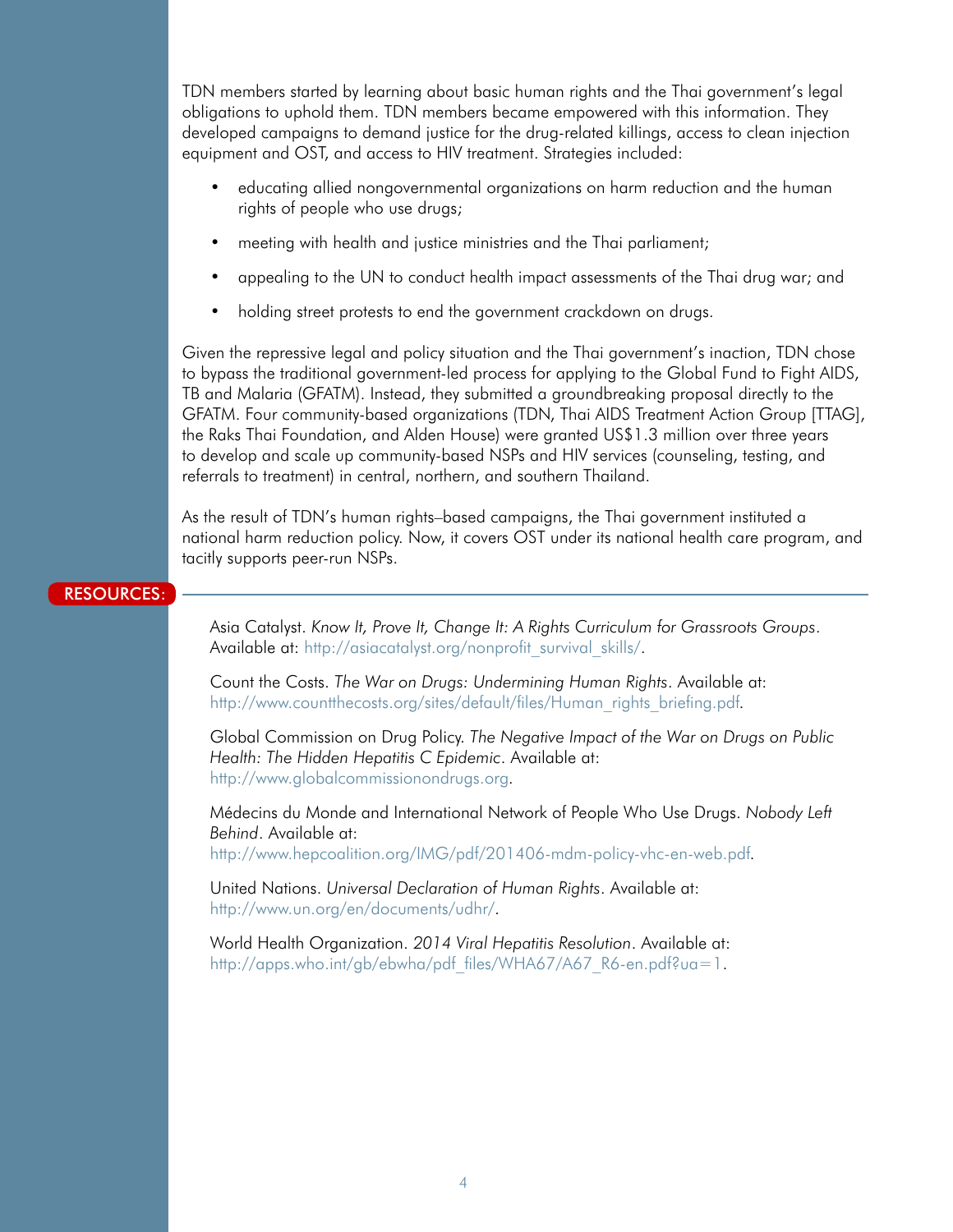#### STRATEGY 2: Organizing People Living with HCV for Community Education and Mobilization

*As an activist, I never thought of HIV in relation to health. That is what inspired me and other colleagues to form the Treatment Action Campaign. We realized that unless you know about your illness, how to treat it, the dangers of your treatment, and the political*  and economic context in which you need treatment, you are not going to survive the *epidemic.*

—Zackie Achmat, South African AIDS activist

The lack of awareness about HCV prevention, transmission, diagnosis, and treatment is a major barrier for activists who want to address the epidemic in their communities. HCV is sometimes called a "silent killer" because people with HCV can live healthy lives for decades without symptoms. During this time, liver disease develops and can worsen. But hepatitis C can be treated—and now, with new drugs, usually cured.

Most people with hepatitis C have not been diagnosed. Tests that are used to tell whether someone has ever been infected with hepatitis C (called screening) and to confirm that a person has the actual hepatitis C virus in her or his bloodstream (called diagnostics) are often unavailable or—in the case of diagnostic tests—prohibitively expensive, especially in LMICs.

Since most people are unaware that they have hepatitis C, and access to treatment is so limited, less than five percent of the estimated 185 million people with hepatitis C receive treatment.

HIV and HCV are both transmitted through contaminated injection equipment. Most HIV-positive injection drug users also have HCV. Communities of people living with HIV began to become aware of hepatitis C after they fought for access to treatment and regained their health. They started to see friends and family members get sick and die from liver disease caused by HCV. The lack of information and services spurred activists to organize themselves, starting by asking the some basic questions: What is HCV? Why is it important to know about? and What can we do about it in our communities?

#### CASE STUDY: Lessons from a community-driven HIV movement

In the 1990s, people with HIV in Thailand launched a campaign for universal access to health care with one slogan: "Why are medications so expensive?" Within a decade, Thailand was a widely praised success story in the global response to AIDS. Today nearly half of all people who need treatment receive it for free under a national health care program.

In Thailand, the role of people with HIV was central to effective HIV treatment scale-up. Their self-empowerment and advocacy movement was a response to the lack of information on a disease that people in their communities are dying from. When people realized that the information would not be forthcoming from the government, they found the information themselves and educated their own communities.

The Thai Network of People Living with HIV/AIDS created an HIV 101 curriculum of basic HIV/AIDS information developed and implemented by and for peers. Today, tens of thousands of people have been through these peer-driven trainings. This community education strategy has provided an important foundation for activists to galvanize demand for treatment and to mobilize their communities to engage their governments. HIV treatment-access activists have used similar strategies effectively across the globe.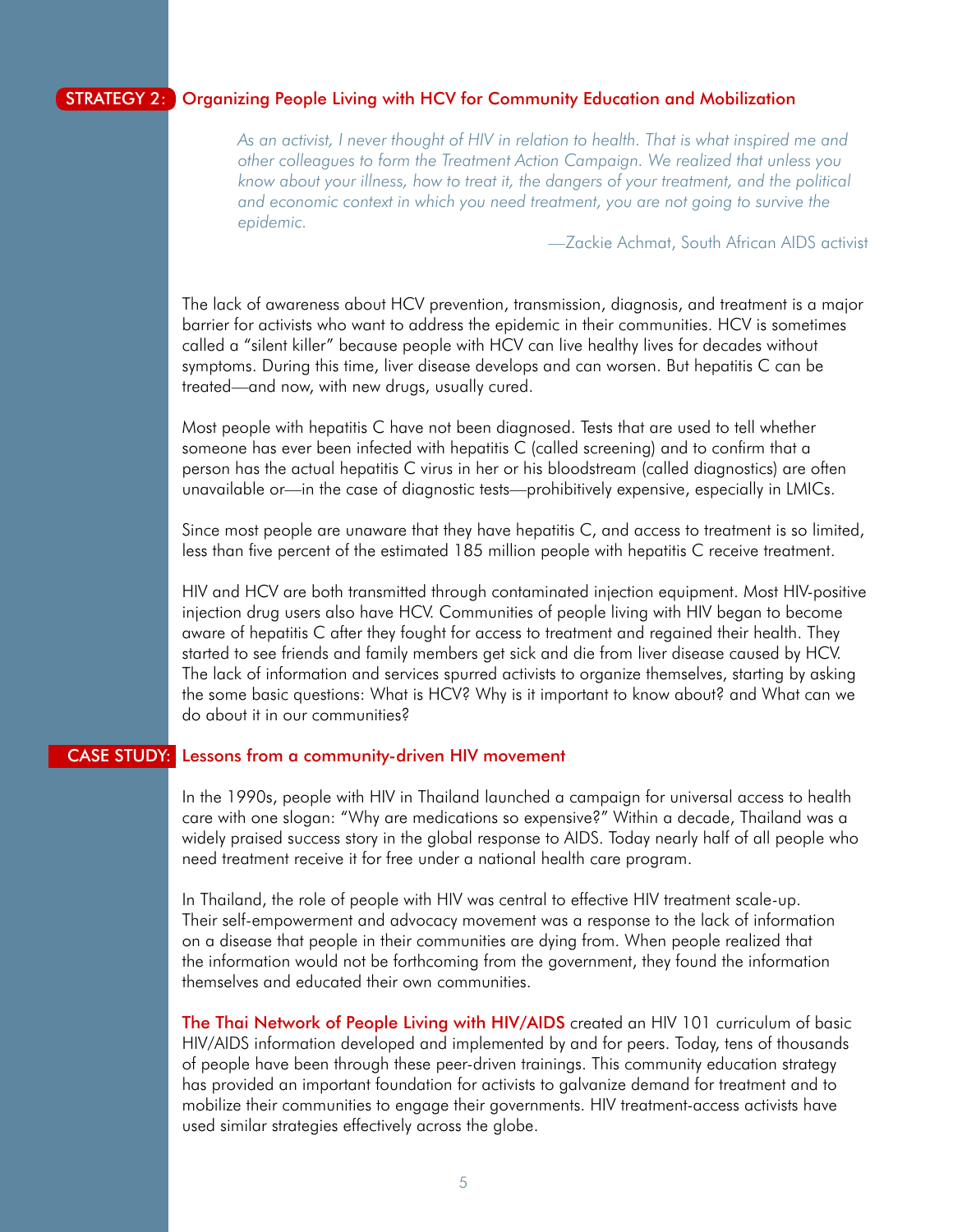#### Where to find the information you need

Contact local hospitals to see if they have hepatitis C information or materials, and if local hepatitis, infectious disease, or gastrointestinal doctors or nurses are available to provide additional information and support. Hepatitis C materials are often not provided in a community-friendly or advocacy-oriented way. If there is no HCV information available in local languages or in the format you need, look to national, regional, or global networks for resources. Frequently, you can get help from the people who produced the information and collaborate with them to adapt it to your community's needs. When planning educational workshops, find local health care providers who are knowledgeable about HCV to help develop or co-conduct the medical parts of your meeting.

#### How to move from information to action

Engaging in a process of learning about an issue relevant to one's community often leads to action. Communities often find that simply acquiring information about an issue like HIV or HCV is not sufficient. Once people begin to discuss these issues, questions emerge about why certain information, tools, tests, and treatments are not available. Typically, gaining access to information feeds a hunger for more knowledge and leads to discovering and ultimately overcoming access barriers.

For example, when learning about HCV screening and diagnostics, find out what tests are available in the community, and at what price. Ask workshop participants if they know of people who have been tested, and if they haven't been tested, why this might be. Bringing information close to home and discussing its real-life relevance is a basic strategy for mobilizing communities.

#### CASE STUDY: International collaboration to increase access to HCV information and education

ช่มือการฝึกอบรม สำหรับนักรณรงค์เรื่องการรักษา : ไวรัดกับอักเสบบี ไวรัสตันอักเสบซี และการติดเรื่อ ไวรัสทันอักเสนร่วมกันเชื้อเอชไอว



Even where there is information about HCV, it may be overly medical, or written at a literacy level that is too high for a particular community. It may leave out key considerations critical for a particular group of people, such as drug users. That is why many communities choose to produce their own educational materials. The process of creating this information for a community can raise awareness that "knowledge" is often produced and not neutral. Taking control of information—what is important to know and how to communicate it—can become a key component of community empowerment.

Thai AIDS Treatment Action Group (TTAG) in Bangkok works with many people living with HIV and people who inject drugs. Some started finding out that they were coinfected with HCV, and realized the information they needed was not in their language, or available from where they accessed services, such as harm reduction programs. TTAG reached out

to Treatment Action Group (TAG), a New York-based research and policy think-tank with an activist-oriented hepatitis/HIV project, to co-develop a community-driven hepatitis C education and advocacy curriculum, focused on the needs of injection drug users and people living with HIV in Thailand.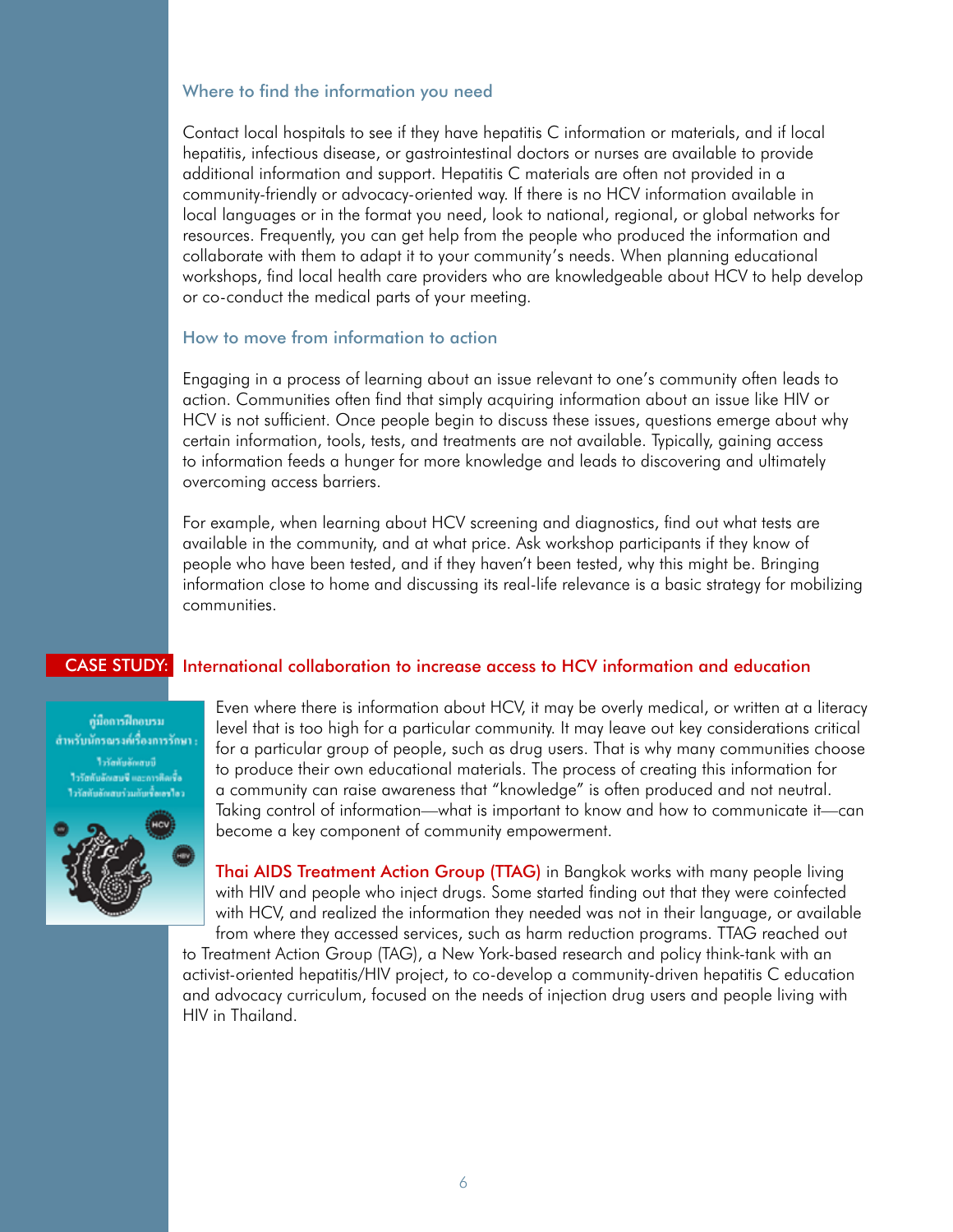Key steps of the TTAG/TAG collaboration:

- Conduct community consultations about HCV and HIV/HCV information, to find out what people already know, and what they want to learn.
- Develop a draft curriculum based on what Thai communities wanted to learn, including an advocacy discussion section at the end of each chapter to stimulate action at the community level.
- Invite a committee of community members to review the draft curriculum content and add their feedback.
- Hold a pilot "Training of Trainers" workshop with Thai people with HIV, people who inject drugs, and people with hepatitis C, to test the draft curriculum; adapt and revise in response to community feedback.
- Finalize the curriculum and translate into Thai; have another community review and finalize the Thai version.
- Develop a work plan and fundraising strategy (TTAG) to enable the rollout of the curriculum.
- Revise a policy brief on HCV and HIV/HCV coinfection for national-level advocacy.

Key outcomes of the collaboration:

- Thousands of people with HIV, people with HCV, and people who inject drugs were trained in a broad range of basic HCV and HIV/HCV coinfection issues. Many have become effective trainers at the local, district, or provincial level.
- Informed community members started to advocate to have HCV treatment added to the national essential medicines list, and provided at no charge. They worked to remove discriminatory policies that excluded them from receiving treatment.
- Lessons from the Thai HCV treatment education and access movement have been presented at international conferences and meetings.

#### RESOURCE:

Kaplan K, Swan T. *Training Manual for Treatment Advocates: Hepatitis C Virus and Coinfection with HIV*. Available at: [http://www.treatmentactiongroup.org/hcv/publications/training-manual-hcv-hiv.](http://www.treatmentactiongroup.org/hcv/publications/training-manual-hcv-hiv)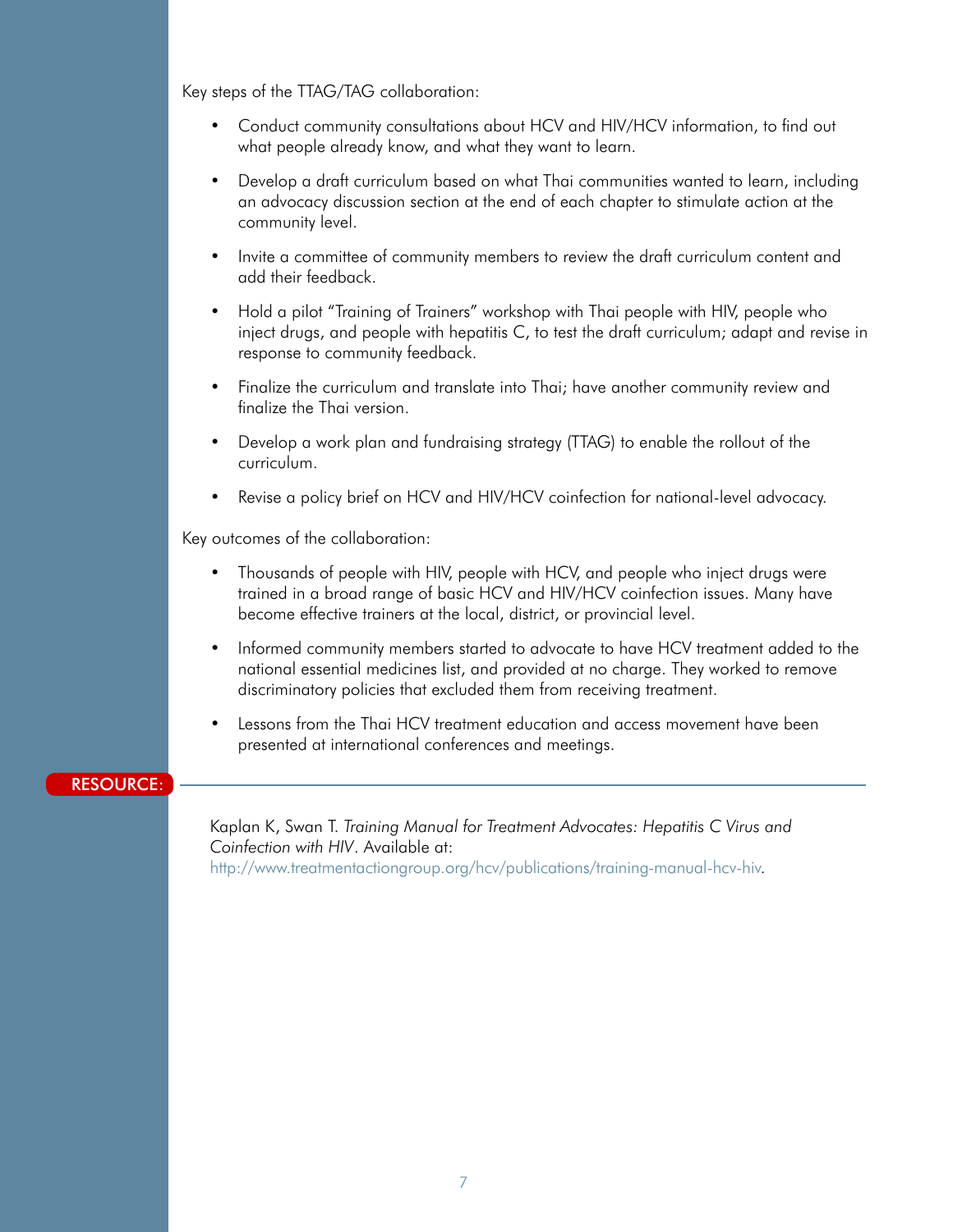#### STRATEGY 3: Forming Alliances with Local and Regional Organizations to Influence Policy

An ally can be a doctor or researcher, a lawyer in a human rights organization, a staff member in a UN agency, or a regional network of people living with HIV/HCV. Allies can help make an otherwise impossible advocacy goal possible. Seeing this in action can be extremely heartening to advocates who often face constant rejection and pushback while working on difficult challenges.

Generally, allies can help you:

- improve your strategy by explaining how a particular system works and how it can be changed;
- offer solidarity and increased protection through numbers and visibility, especially with controversial or politically dangerous issues;
- help reach and persuade your advocacy target (someone with an ability to end the problem); and
- provide additional human, financial, and other resources.

It is important to understand what a specific ally can offer before asking for help. This way you will not waste their time and both parties can be clear about the purpose of the collaboration.

Local, regional, or international activist networks: In March 2014, four global networks issued a collective press release in solidarity with participants of the first HCV World Community Advisory Board (CAB) meeting, which was held to strategize and fight for increased access to HCV treatment. The press release described the outcome of its meeting with six pharmaceutical companies. The Global Network of People Living with HIV/AIDS (GNP+), the International Network of People Who Use Drugs (INPUD), the International Treatment Preparedness Coalition (ITPC), and the Global Forum on MSM and HIV (MSMGF) were able to shine a spotlight on HCV treatment access to tens of thousands of their members working on similar issues. Their collaboration started a dialogue about the ways people can address HCV treatment access in their own communities.

Progressive government officials: Some of your best allies may be midlevel civil servants, ministers, or other officials in your local or national government. They may be willing to help take the lead on pushing for policy changes or funding proposals. They may be in a position to get hard-to-find health statistics, monitor policy implementation, or cut through red tape from within the system. Sometimes they can set up meetings with key officials or help increase visibility by cosponsoring a forum on your issue.

Researchers, doctors, and nurses: Researchers can provide important data about the local epidemic or how well new diagnostic tools and treatments work.

Doctors and nurses may be just as frustrated by the lack of access to lifesaving drugs as activists, because they cannot treat people without them. Doctors can share information at community education forums and provide technical advice to ensure that medical information activists provide is current and accurate. They can establish treatment guidelines that ensure people get the best possible care—and work with activists to get enough funding to provide it. Working with doctors and nurses adds legitimacy to activist demands and can help open doors to government officials.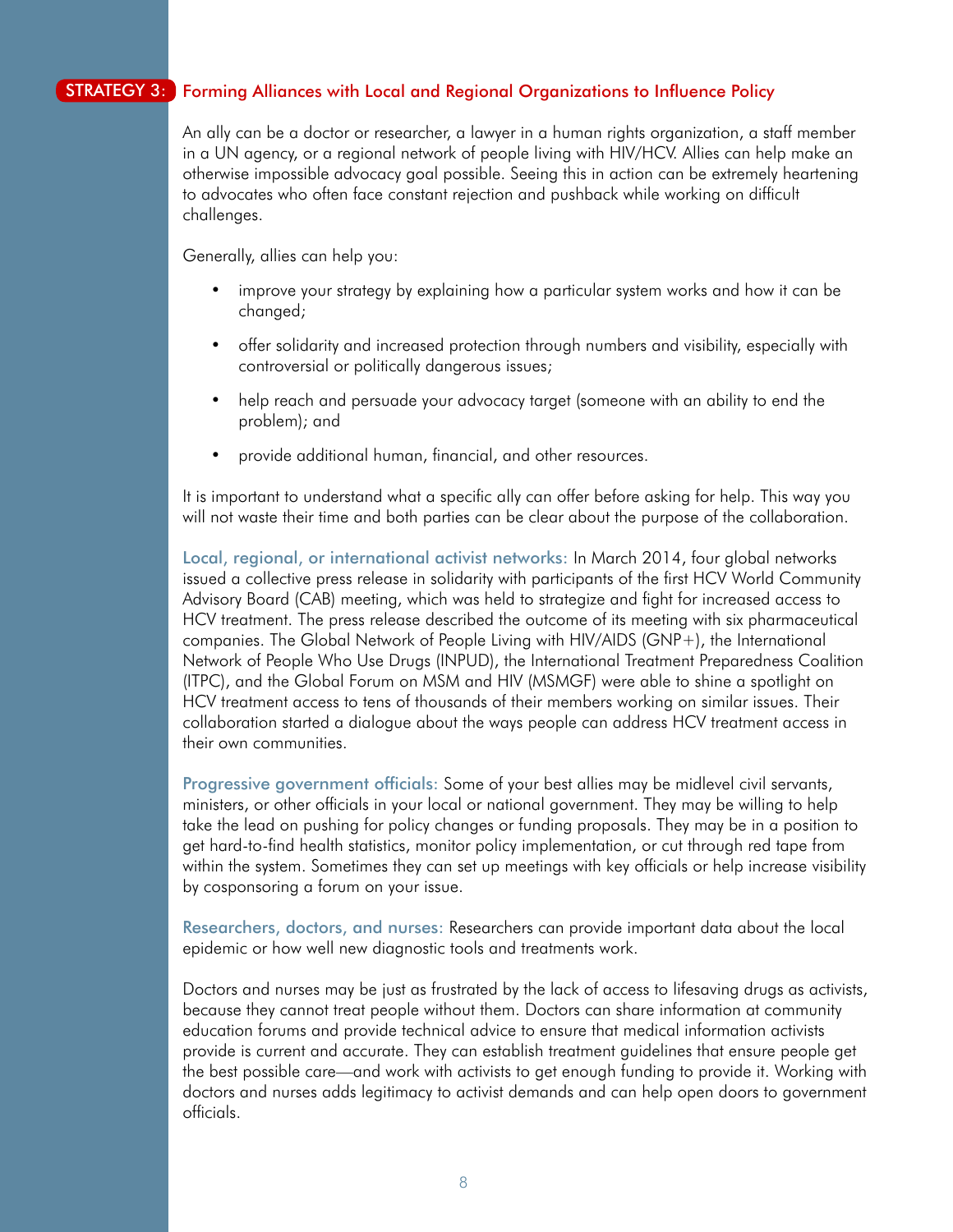#### Ukraine: mobilization of communities to create treatment demand CASE STUDY:



Ukrainian activists have galvanized a national movement to increase access to HCV treatment. In Ukraine, an estimated 1.3 million people—or three percent of the population—has hepatitis C, but access to treatment is scarce. Activists realized that a national plan was needed to address Ukraine's hepatitis C epidemic. They worked with their government to develop a national plan that greatly improved access to testing and treatment.

1. The International HIV/AIDS Alliance (Alliance Ukraine) established the **All-Ukrainian Network of NGOs** (the Network), bringing together community representatives, experts, advocates, and patient groups from across the country to focus on HCV. Many of these groups had worked for 15 years on harm reduction activities across the country.

- 2. The Alliance Ukraine conducted targeted trainings on hepatitis C for medical professionals, patients, and activists and started to integrate HCV prevention services into harm reduction programming.
- 3. They increased awareness about hepatitis C by holding regular public events that included HCV screening in all Ukrainian regions. They did outreach to local and national media, which covered these testing events. Once people were tested, they were motivated to seek care, and they began to demand access to HCV treatment at local and national government health care facilities.

After this successful HCV awareness and testing campaign, the Ukrainian government responded by creating a national hepatitis plan. The Network pushed for more funding so that the national program would cover as many people as possible.

- Activists met with representatives from companies that make HCV diagnostics and drugs to provide a realistic picture of the HCV epidemic in Ukraine. They argued for lower prices, given the number of Ukrainians living with hepatitis C.
- Activists and patient groups pushed the government to offer a tender to treatment and diagnostics companies for them to submit their best-price bids to sell their products in Ukraine. The tender created price competitions and in the process lowered prices: the Ukrainian government got Merck to reduce the price of one of its hepatitis C medicines, pegylated interferon (PEG-IFN). Before these negotiations, a 48-week treatment course cost US\$16,000; the Ukrainian government lowered it to US\$5,000.
- They advocated for inclusion of drug users and people living with HIV on local decisionmaking commissions to ensure that people from these groups had access to HCV treatment programs and a say in how they were designed.
- The Alliance Ukraine and partners are working with local and national authorities to develop treatment guidelines and models of care for providing HCV treatment to people on opioid substitution therapy, showing that treatment for this key population is effective.

#### RESOURCE:

9 In 2012, a new global HCV activist movement—**[HepCoalition](http://www.hepcoalition.org)**—came together. It is a global coalition of individuals and organizations working for universal access to affordable HCV testing and treatment. The group has representation from nearly every continent. Members communicate via an e-mail listserv to share information on drug development, debate advocacy strategies, and support each other's local work through technical assistance and connections to needed expertise. Members organize meetings and launch campaigns to lower drug prices and demand HCV leadership from the WHO. New working groups often form when members want to focus on a specific issue, such as patent oppositions as a means to overcome access barriers. To get involved, visit [http://www.](http://www.hepcoalition.org) [hepcoalition.org.](http://www.hepcoalition.org)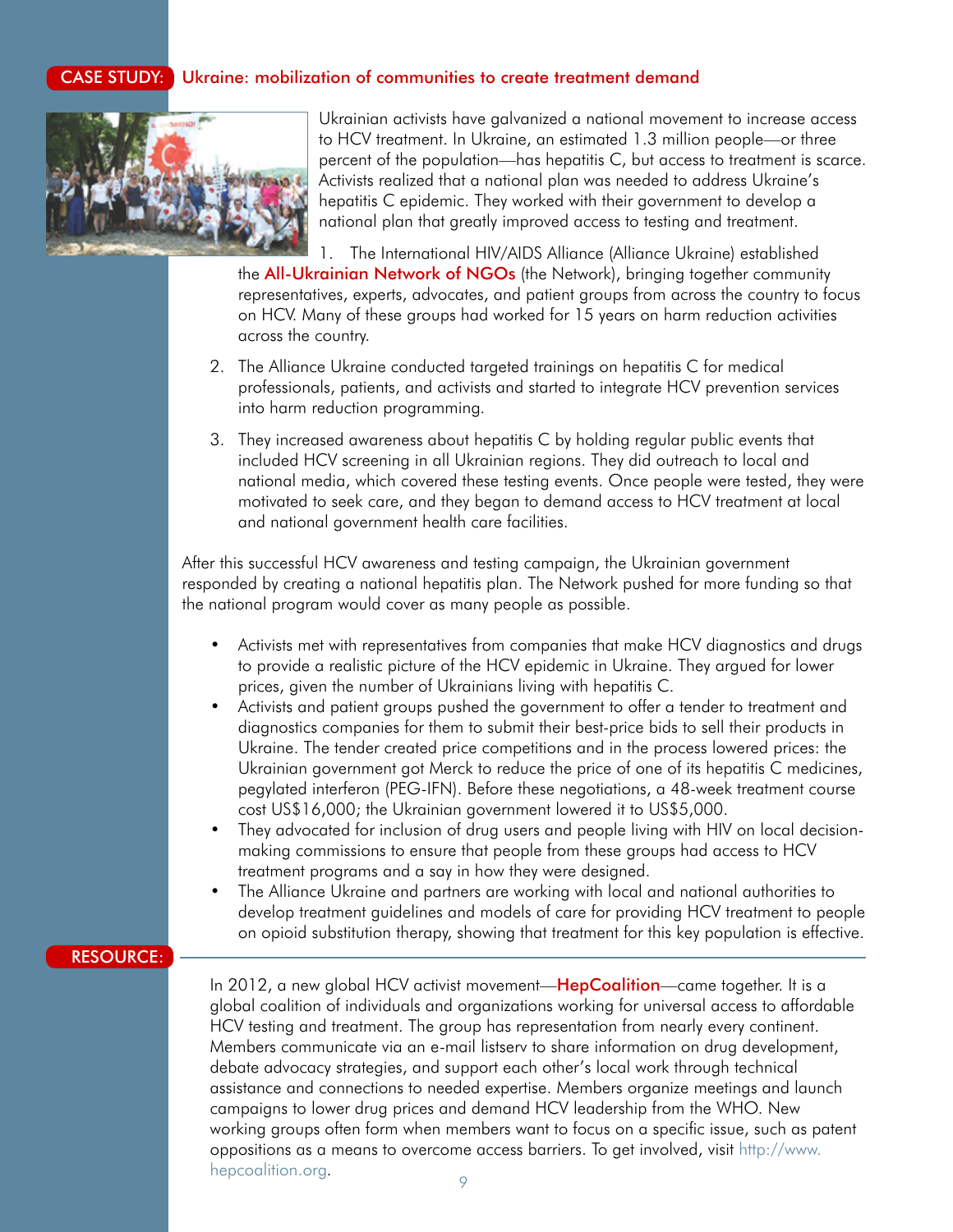#### STRATEGY 4: Demanding Global HCV Policies and Funding

At least 185 million people have been infected with hepatitis C, and nearly 500,000 die from it each year. Yet the global response to HCV has been feeble. One of the major barriers—the difficulty of treating hepatitis C—is gone: new safe, effective oral drugs can cure HCV, usually in 12 weeks. But several obstacles to HCV eradication remain: surveillance is inadequate; many countries do not have national plans or evidence-based testing, care, and treatment guidelines; and there is a lack of funding. International political leadership is needed to overcome these barriers.

#### Act globally

Though the UN system can seem remote, impenetrable, and less relevant than national governments for grassroots activists, it is a crucial advocacy target. The World Health Assembly (WHA) at the UN is the decision-making body that dictates policy for the WHO. Activists have successfully advocated for policies through the WHA that are sometimes more favorable to people with HCV than are the policies in their own countries.

Activists may interact with the UN on HCV issues in a number of ways, including:

- monitoring the WHO's viral hepatitis policies and quidelines;
- participating in the UN meetings that are open to civil society members, including activists;
- holding agencies accountable to their promises and plans; and
- making sure that community participation is inclusive of a broad range of activists, and that marginalized groups—such as injection drug users, sex workers, migrants, people living with HIV, and other affected groups are represented.

#### CASE STUDY: Demanding global leadership



In 2010, a viral hepatitis resolution was passed at the UN WHA. The resolution mandated leadership from the WHO. But the WHO's Director-General, Margaret Chan, did not lead the agency to adequately respond to the HCV pandemic. Activists from the **HepCoalition** launched the "Missing" campaign to hold Dr. Chan accountable and demand leadership.

Armed with demands and posters, activists launched the campaign at the 2013 International Harm Reduction Conference in Vilnius, Lithuania, to generate support from organizations around the world. The campaign circulated an online sign-on petition to Dr. Chan, gathering nearly 2,000 signatures. Posters and postcards in eight languages were available on the coalition website for activists to use in their own local campaigns. On World Hepatitis Day, 2013, coalition members delivered the petition to the WHO office in New York City; afterward, they protested outside of the office to generate press attention for the campaign.

As a result of the "Missing" campaign, the WHO:

- established and convened a permanent Strategic and Technical Advisory Committee on Viral Hepatitis, which includes activists from HepCoalition, to advise Dr. Chan;
- • held a broad civil-society consultation on viral hepatitis and issued the *Call to Action to Scale Up Global Hepatitis Response*;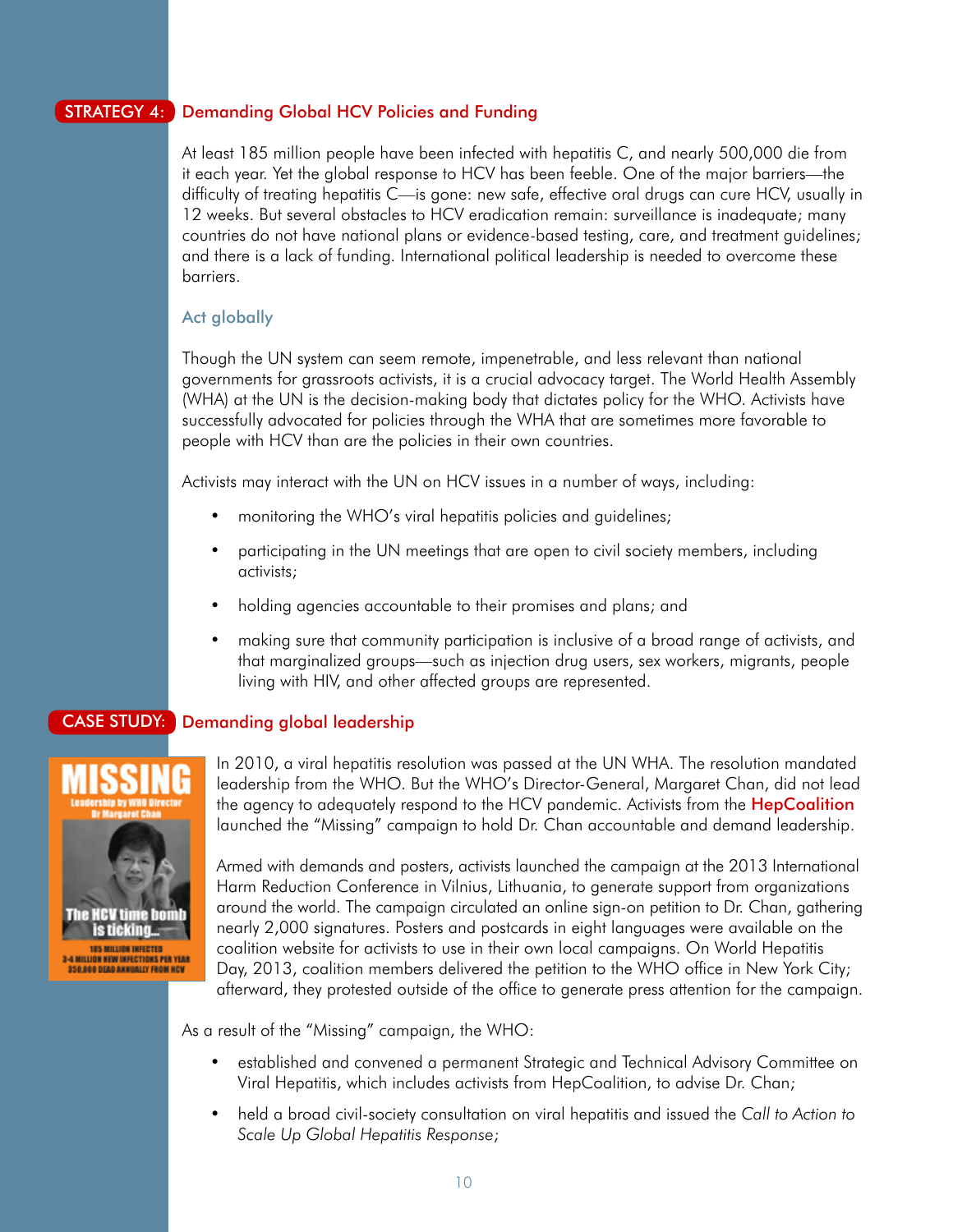- established a permanent Civil Society Reference Group on viral hepatitis; and
- released its Guidelines for the Screening, Care and Treatment of Persons with Hepatitis C *Infection*.

Activists kept up the pressure in 2014 with a "Still Missing" campaign during high-level WHO meetings where an updated WHA resolution on viral hepatitis was being developed. They successfully lobbied to get more government cosponsors for the new resolution—especially in countries where the HCV burden is high. They pushed for the inclusion of harm reduction services and access to generic drugs for LMICs in the resolution.

When it came to a vote, a much-improved viral hepatitis resolution passed unanimously. As a result, the WHO, member governments, and other stakeholders are now expected to increase their commitment to address viral hepatitis. The new resolution is an important tool that activists can use to expand HCV treatment access in their countries.

#### RESOURCES:

HepCoalition. *Defuse Hepatitis C, the Viral Time Bomb: Test and Treat Hepatitis C.* Position Paper for the 67th World Health Assembly, May 19–24, 2014. Available at: [http://hepcoalition.org/advocate/advocacy-tools/article/defuse-hepatitis-c-the-viral-time.](http://hepcoalition.org/advocate/advocacy-tools/article/defuse-hepatitis-c-the-viral-time)

HepCoalition. *Missing Campaign*. Available at: [http://hepcoalition.org/advocate/campaigns/missing/article/missing.](http://hepcoalition.org/advocate/campaigns/missing/article/missing)

Sixty-Seventh World Health Assembly. *The 2014 WHA67.6 Hepatitis Resolution*. Available at: [http://apps.who.int/gb/ebwha/pdf\\_files/WHA67/A67\\_R6-en.pdf.](http://apps.who.int/gb/ebwha/pdf_files/WHA67/A67_R6-en.pdf)

#### CASE STUDY: Removing barriers to global HCV donor support

The World Health Organization Essential Medicines List (EML) is a list of medicines the WHO considers essential to a basic health care system. Many governments refer to the WHO recommendations to inform decisions on health care spending. When a drug is included on the WHO EML, it is more likely to appear on a country's national EML and be given priority for coverage.

Adding HCV treatment to the WHO's EML sends an important signal to global donors. Médecins Sans Frontières/Doctors Without Borders (MSF), a global health advocacy group with significant clout and visibility, decided to push the WHO to include pegylated interferon (PEG-IFN) as part of the standard of care for hepatitis C virus on its EML. MSF did not proceed alone because it understood that support from allies added significant value and helped amplify its demand. In solidarity, Treatment Action Group (TAG) developed a guide for activists to explain why adding PEG-IFN to the WHO's EML could influence global donors and thereby empower LMIC governments to start treatment programs. TAG disseminated the guide and appealed for letters of support via HCV and HIV activist networks. Ultimately, hundreds of signatures and letters were collected from people with HCV and from high-profile allies including the executive director of the Global Fund to Fight AIDS, Tuberculosis and Malaria (GFATAM), the UN special rapporteur on the right to health, and leaders of regional UNAIDS agencies.

WHO technically considers only medical evidence when determining whether to place a drug on its EML. But the campaign forcefully demonstrated that HCV is of major concern to a broad range of people across dozens of countries, and that they are looking to the WHO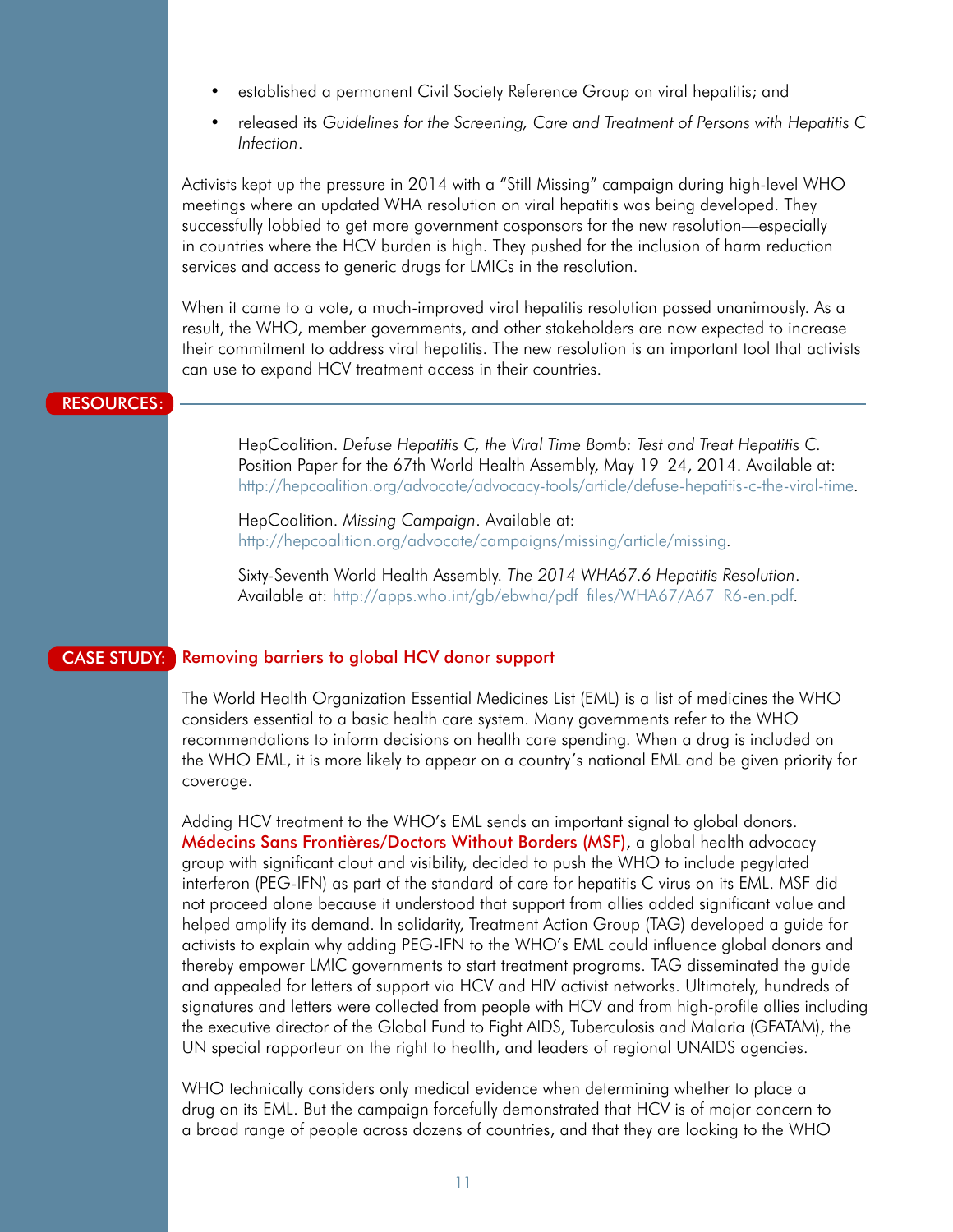for leadership on this critical issue. In the end, PEG-IFN made it onto WHO's complementary EML instead of the main list, given concerns about its cost. It is a partial victory, but there were other positive results: MSF developed new allies, and activists around the world connected with powerful leaders in the emerging global HCV advocacy movement.

#### RESOURCES:

Treatment Action Group. *Support Inclusion of Pegylated Interferon in the World Health Organization's Essential Medicines List*. Available at: [http://www.treatmentactiongroup.org/hcv/pegifn-who-eml-support-letter.](http://www.treatmentactiongroup.org/hcv/pegifn-who-eml-support-letter)

World Health Organization. *WHO Model Lists of Essential Medicines*. Available at: [http://www.who.int/medicines/publications/essentialmedicines/en/.](http://www.who.int/medicines/publications/essentialmedicines/en/)

#### Demanding global HCV funding

The creation of global funding pools was critical for HIV treatment scale-up in low-income countries. Unlike with AIDS, there is currently no dedicated global funding mechanism to pay for HCV prevention, diagnostics, or treatment. Activists have been calling on two international funding organizations to start addressing HCV.

- The Global Fund to Fight AIDS, Tuberculosis and Malaria (GFATM) is the largest funder for HIV globally, providing billions of dollars to governments and civil-society organizations to address local and regional epidemics. The GFATM currently supports a small number of HCV treatment slots in several countries and supports access to HCV information and testing via harm reduction programs. Currently, the GFATM board of directors is considering whether to continue funding HCV treatment.
- Unitaid (UTD) is an organization financed by airline taxes. It helps reduce prices by shaping the market for treatments and diagnostics for HIV/AIDS, malaria, and tuberculosis in low-income countries. UTD has included HCV in its 2013–2016 strategic objectives, and in May 2014 committed up to US\$20 million to advance access to HCV treatment for people coinfected with HIV and to facilitate negotiating prices for HCV diagnostics. Ultimately, this investment will benefit all people with HCV.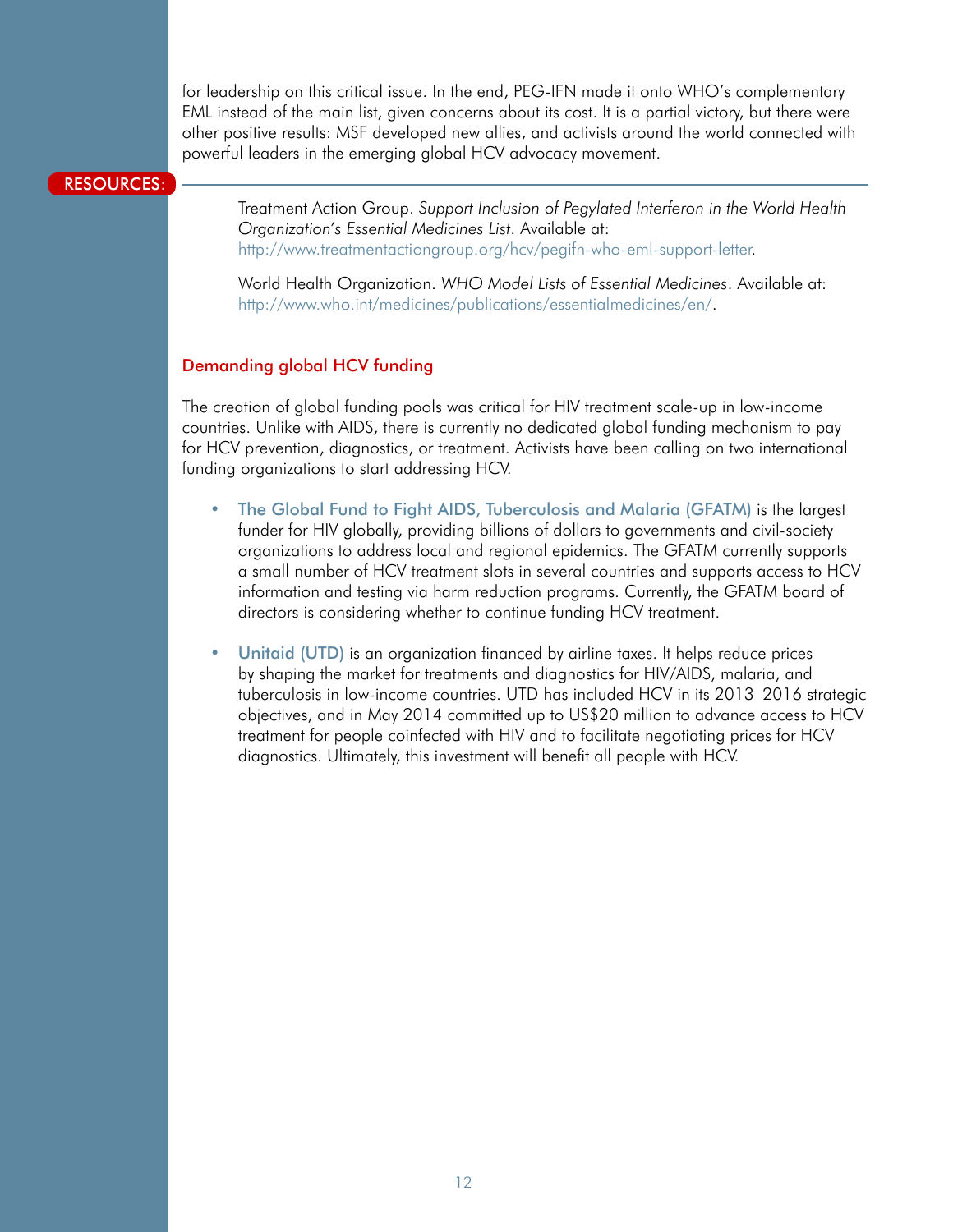# SECTION TWO: OVERCOMING THE COST BARRIERS TO HCV TREATMENT ACCESS

Access to essential medications is a human right that governments must uphold. Governments have a vested interest in securing the lowest price for a medication so that they can treat the greatest number of people. This section discusses several strategies activists have used to lower drug prices: using public pressure to force originator drug producers to lower their price; challenging intellectual property barriers to generic drugs through patent opposition; and working with governments to issue compulsory licenses. Often, these strategies will need to be deployed together to increase HCV treatment access.

### STRATEGY 5: Negotiating with Drug Companies to Lower Drug Prices

Price negotiations between companies and governments usually happen behind closed doors. One way activists can influence pricing is by establishing community advisory boards (CABs) that meet directly with representatives from pharmaceutical companies. By meeting with activists, companies can gain insight about local social and economic factors that can influence pricing decisions.

Activists are also instrumental in creating community demand for testing and treatment programs from governments and international health agencies, creating funding streams and drug markets that otherwise would not exist.

CAB meetings are also opportunities for activists to obtain information from companies, share local treatment access strategies, and formulate united regional or global price reduction demands. Drug companies are sensitive to negative public images. Activists have successfully used publicity pressure to force price reductions for some countries.

Learning about originator-company pricing tactics that inhibit treatment access is key to formulating effective strategies and arguments to lower drug prices. These tactics include:

- delayed registration,
- tiered pricing, and
- restrictive voluntary licensing.

#### How originator companies price their drugs

Originator drug companies are secretive about how they set drug prices. Activists have challenged the companies to be more transparent and disclose how they make their pricing decisions, but they have consistently refused to do so. One common explanation given by the companies for high drug prices is their need to recoup research and development (R&D) costs—though many experts believe companies actually spend more money on advertising and marketing. Public funding also subsidizes treatment R&D in the form of drug discovery conducted by university-based and government research institutions.

"Opportunity costs"—meaning what companies could have invested in the development of other, more profitable products instead—add to drug pricing.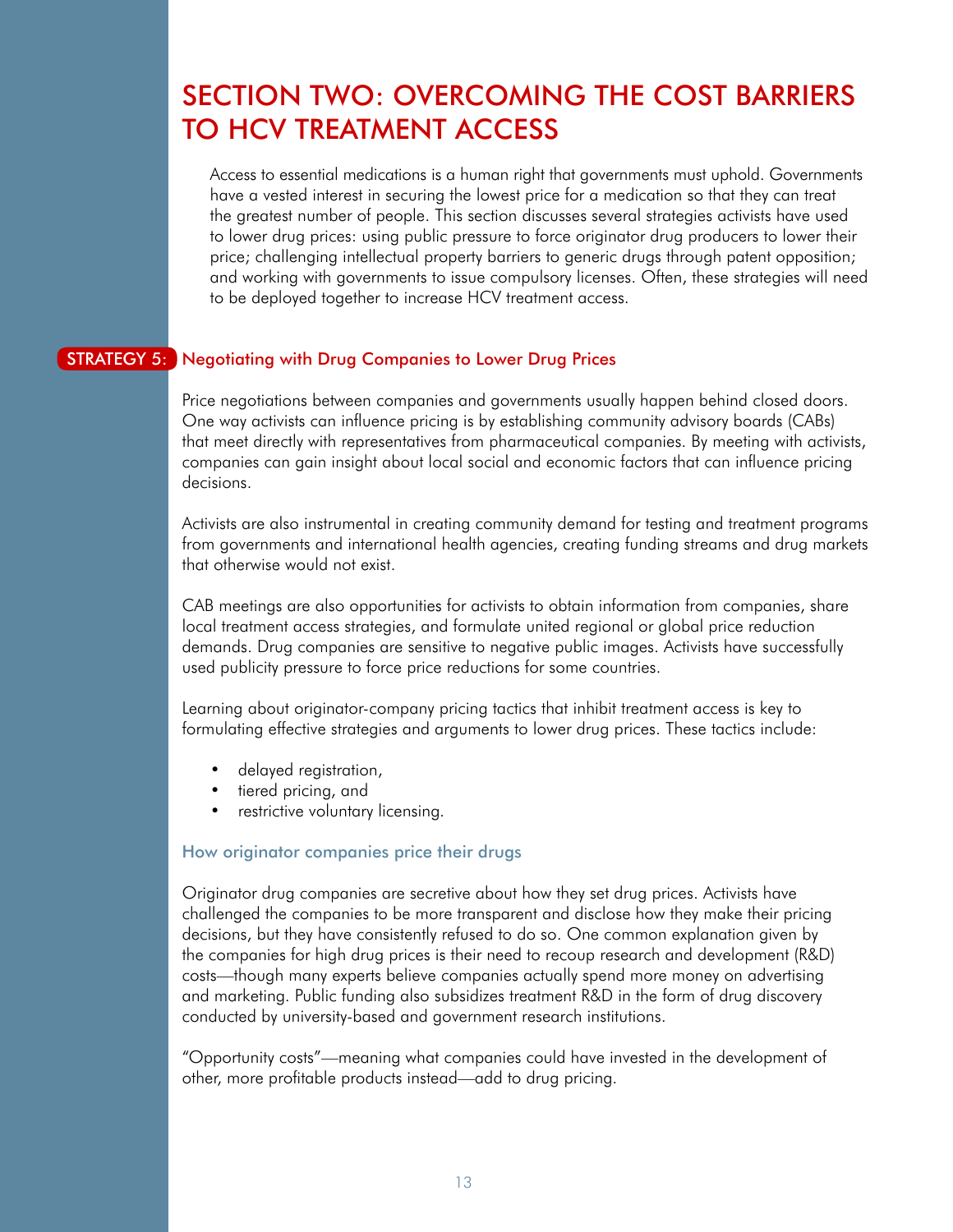#### Drug prices and actual production costs

Andrew Hill from the University of Liverpool and colleagues compared the production cost of new HCV direct-acting antivirals (DAAs) with those of similar HIV drugs. They found that actual production costs of the new DAAs—if increased to millions—would be no more than a few hundred U.S. dollars per treatment course.

| <b>Combination treatment</b> | Daily dose, mg | Duration, weeks | <b>Predicted cost, US\$</b> |  |
|------------------------------|----------------|-----------------|-----------------------------|--|
| $MK-8742 + MK-5172$          | $50 + 100$     | 12              | \$118                       |  |
| Daclatasvir + sofosbuvir     |                | 12              | \$121                       |  |
|                              | $60 + 400$     | 24              | \$242                       |  |
|                              |                | 8               | \$129                       |  |
| Sofosbuvir + ledipasvir      | $400 + 90$     | 12              | \$193                       |  |
| Sofosbuvir $+$ ribavirin     |                | 12              | \$149                       |  |
|                              | $400 + 1200$   | 24              | \$298                       |  |

#### Table 1. Predicted costs of key drug combinations

Source: Hill A, van de Ven N, Simmons B, et al. Minimum target prices for production of treatment and associated diagnostics for Hepatitis C in developing countries (Abstract LBPE12). Poster presented at: 20th International AIDS Conference; 2014 July 20–25; Melbourne, Australia.

#### Blocking generic drug competition

The availability of generic HIV drugs has been—and continues to be—critical to bringing down drug prices. Generic competition helped reduce the price of first-line HIV drugs by 99 percent within a decade, from US\$10,000 to under US\$100 per person per year. Where generic drugs are available, originator companies are forced to lower their prices in order to compete. To prevent this from happening, originators use many anticompetitive tactics to block the entry of generic drugs.

#### Industry tactic: Delaying registration

Before drugs can be marketed in a country, they must be registered—approved for use by that country's regulatory authorities. Registration policies and processes differ by country, but data on quality, safety, efficacy, and other characteristics of pharmaceutical products usually must be provided. Some regulatory authorities accept data from trials conducted in other countries, but others require originator and generic drug producers to conduct local studies.

For generic drugs, a full clinical development program is not necessary, but the drugs must demonstrate bioequivalence—meaning that they must contain the same active pharmaceutical ingredients, route of administration (e.g., oral), formulation (e.g., capsule or tablet), dosing (e.g., once-daily), and rate of absorption—as the originator products.

Originator companies may delay or fail to register their drug in a country. Where a drug is not registered, countries will not be able to import the drug legally or produce a generic version domestically. Failure to register effectively blocks access to the drug.

#### **Activist demand: Originator companies should register their drugs in all countries where there are people living with the relevant disease**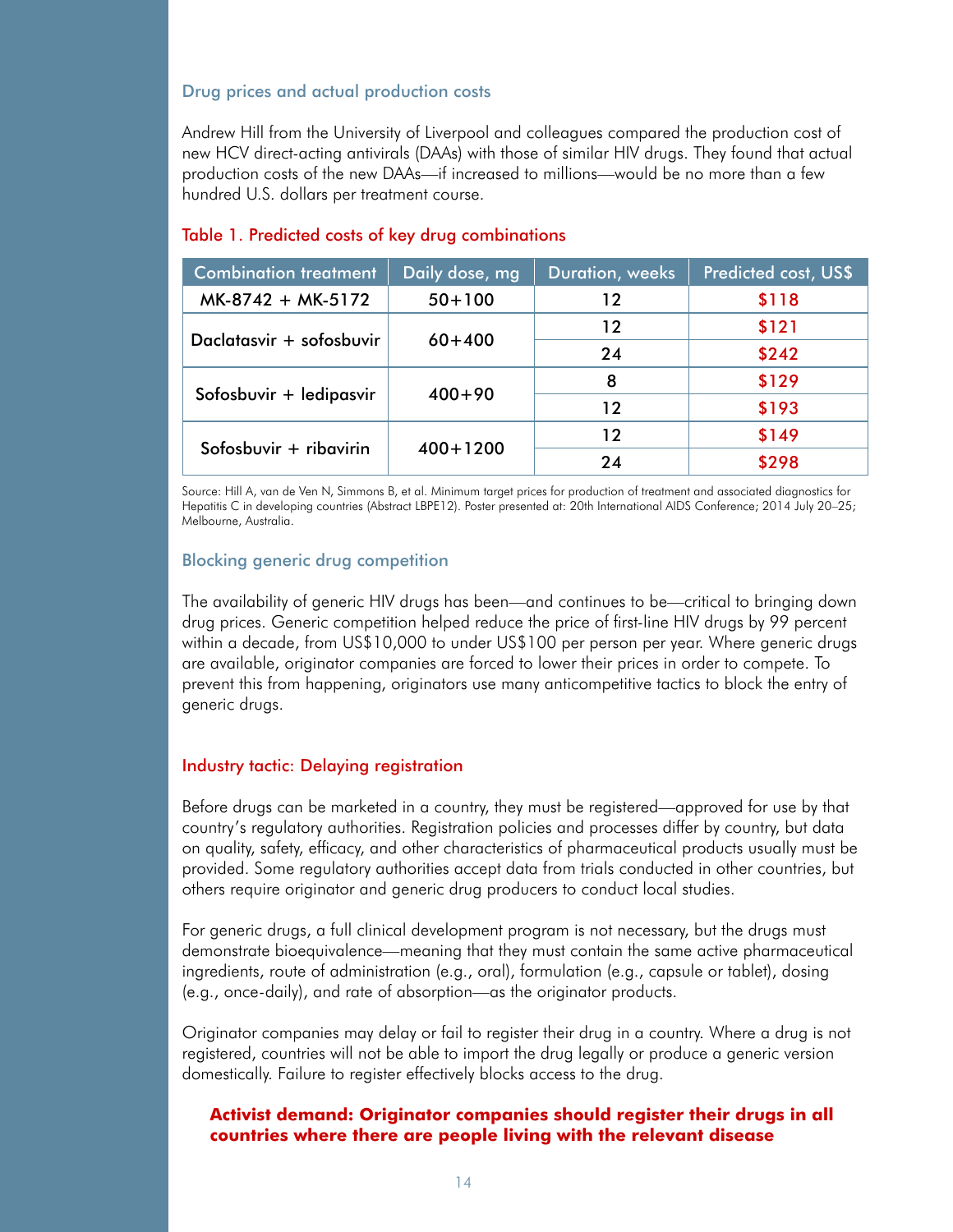#### Industry tactic: Tiered pricing of originator drugs

An originator's initial drug price is set in a high-income country, where the drug is developed and the primary market where a company can make most of its profit. Companies then use the initial drug price as the standard to set up pricing tiers (also called differential pricing or marketing segmentation) for LMICs. These tiers are based on each country's gross national income (GNI, an economic development indicator set by the World Bank) and other factors which companies do not disclose—rather than what is affordable for governments.

Multinational pharmaceutical companies consider middle-income countries (MICs) as emerging markets. Yet MICs have the greatest income inequality. According to the World Bank, nearly 75 percent of the world's poorest people (earning less than US\$1.25 a day) live in MICs. Tiered prices in MICs are usually too high, leaving governments unable to address large epidemics such as HCV. When MIC governments cannot provide medicines, people must pay for the drugs themselves. Most people cannot afford them.

#### **Activist demand: Global donors should demand that originators' tiered pricing formulas be transparent and be based on the actual income level of people who need HCV treatment, not the GNI**

#### Industry tactic: Voluntary licensing of generic drugs

Originators hold patents on drugs they develop. They can grant voluntary licenses (VLs) that allow another drug company to manufacture a generic version of their drug. The patent holder sets conditions and may receive a fee or royalty. VLs allow originators to control the market by limiting the countries licensed to produce and sell generics. Countries that are not included in licensing agreements must buy more expensive drugs from the originator companies. VLs can include additional restrictions, such as the number of people who can be treated, what drugs can be co-formulated, and which suppliers must be used for the active pharmaceutical ingredients (APIs) needed to make drugs.

#### **Activist demand: Generic drug producers and governments should reject restrictive voluntary licenses**

#### CASE STUDY: Gilead's VL for HCV DAAs

In the United States, Gilead charges US\$84,000 for a three-month course of sofosbuvir—about US\$1,000 a pill. Sofosbuvir is needed most in MICs, where HCV and poverty are rampant. MICs are home to 130 million people with hepatitis C.

As of 2014, Gilead had registered and licensed sofosbuvir (Sovaldi) in only one middle-income country: Egypt. Gilead sells Sovaldi to the Egyptian government for US\$900 for a three-month treatment course. But the private-market price—for people who do not have insurance—is expected to be much higher, at US\$9,000. This will be unaffordable for uninsured Egyptians, where the average annual income is US\$3,314. Sofosbuvir can be made for far less; the analysis of production costs from Andrew Hill and colleagues found that three months of sofosbuvir could be mass-produced at a profit, and sold for as little as US\$101.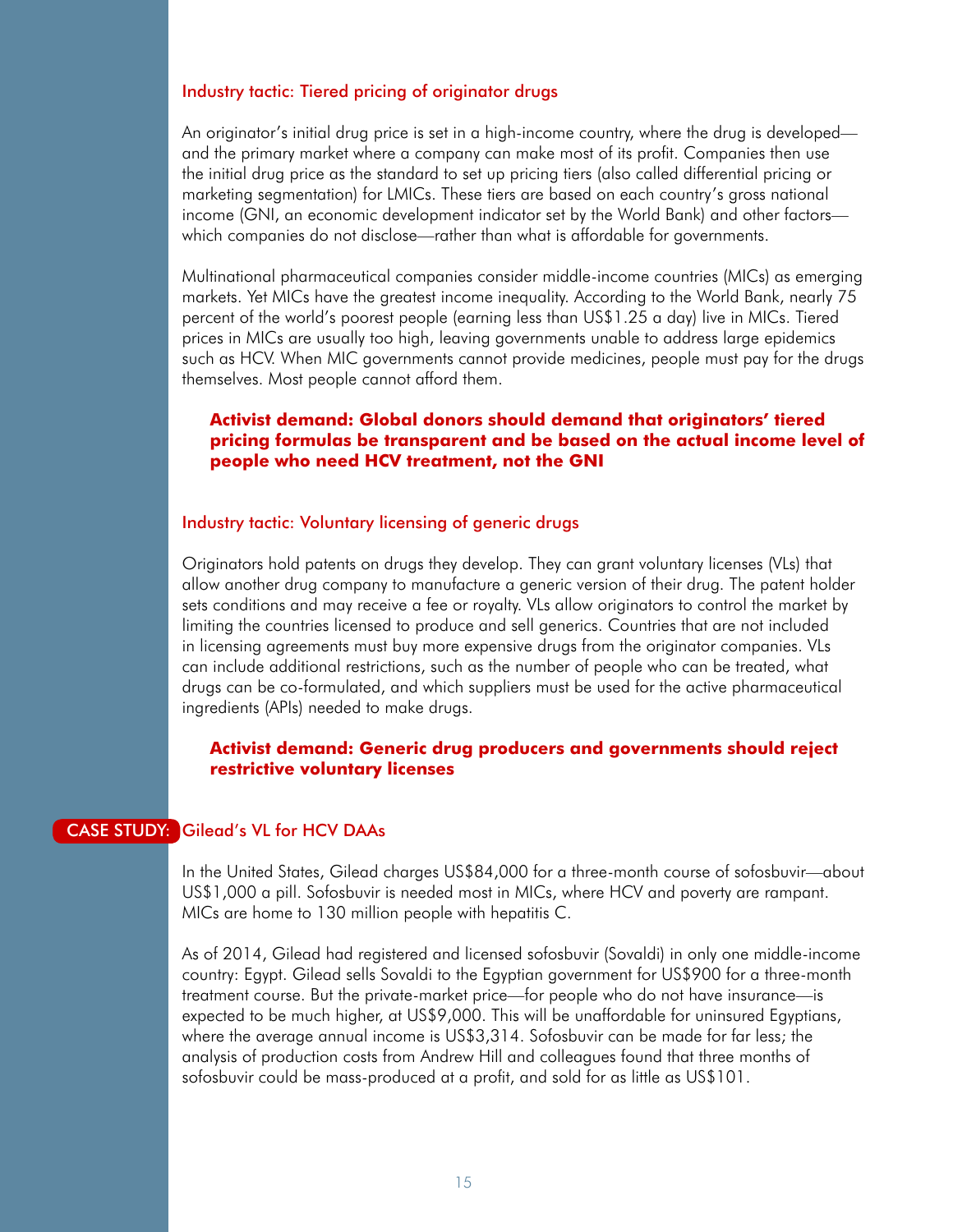Gilead announced voluntary licensing agreements for generic sofosbuvir in 91 LMICs in September 2014. The company did not offer licenses for generic sofosbuvir to five of the 20 countries with the largest number of hepatitis C cases (China, Brazil, the Philippines, Ukraine, and Turkey): approximately 38 million people. Instead, Gilead chose to include several sparsely populated countries with smaller epidemics, such as Antigua and Barbuda, Dominica, Nauru, Seychelles, and Tuvalu—where less than 2,000 people have hepatitis C. This is a common industry tactic: beefing up the scope of the license for public relations purposes, while keeping what they see as more lucrative markets to themselves.



In response, the HepCoalition produced an activist tool to help educate health ministers and policies makers in LMICs about the problems with VLs. They created a list of myths and facts to counter Gilead's claim that they are helping to expand HCV treatment access through VLs.

#### RESOURCES:

HepCoalition. *Gilead's License on Hepatitis C Drugs, Sofosbuvir and Ledipasvir: A Fool's Bargain–Myths and Facts*. Available at: <http://www.hepcoalition.org/news/article/gilead-s-license-on-hepatitis-c>.

Hill A, Khoo S, Fortunak J, Simmons B, Ford N. *Minimum Costs for Producing Hepatitis C Direct-Acting Antivirals for Use in Large-Scale Treatment Access Programs in Developing Countries*. Clinical Infectious Diseases. Apr 2014;58(7):928–936. Available at: [http://cid.oxfordjournals.org/content/58/7/928.long.](http://cid.oxfordjournals.org/content/58/7/928.long)

Kaplan K, Swan T. *The Road to Treatment Access*. TAGline, vol. 21, no. 2, October 2014. Available at: [http://www.treatmentactiongroup.org/tagline/2014/fall/road](http://www.treatmentactiongroup.org/tagline/2014/fall/road-treatment-access)[treatment-access](http://www.treatmentactiongroup.org/tagline/2014/fall/road-treatment-access). The preceding case study was adapted from this article.

Médecins Sans Frontières. *Untangling the Web of Antiretroviral Price Reductions*. Available at: [http://www.msfaccess.org/content/untangling-web-antiretroviral-price](http://www.msfaccess.org/content/untangling-web-antiretroviral-price-reductions-17th-edition-%E2%80%93-july-2014)[reductions-17th-edition-–-july-2014.](http://www.msfaccess.org/content/untangling-web-antiretroviral-price-reductions-17th-edition-%E2%80%93-july-2014) This pricing guide published by MSF lists the prices of various HIV drugs worldwide. The lack of clear information on drug prices is a significant barrier to improving access in developing countries. While no equivalent guide to the price of HCV drugs yet exists, activists have used their networks and the international HCV coalition listserv to obtain HCV drug prices to inform their treatment access strategies.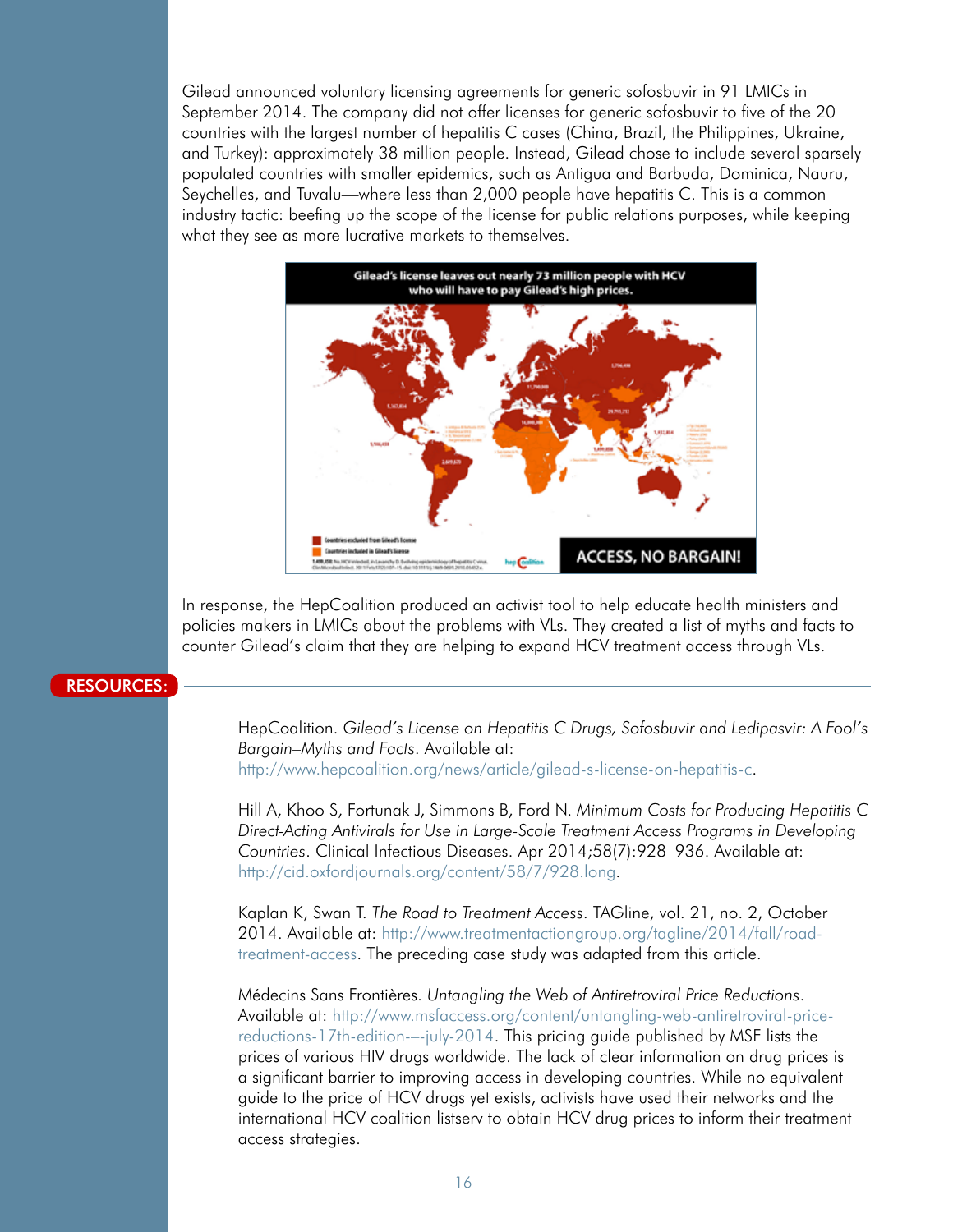#### CASE STUDY: Promoting access to biosimilar PEG-IFN

PEG-IFN is a synthetic, or man-made, version of the interferon protein made in the body to fight infections. It is a biologic, rather than a chemical drug, and must be produced in living cells. For this reason, biosimilars—cheaper, generic versions of a biologic—are harder to make than generic drugs. Proving their safety and efficacy to regulatory authorities requires expensive clinical trials, and the guidelines for doing so are unclear.

Access to PEG-IFN is still important for millions of people in LMICs who have advancing liver damage from hepatitis C that need to be treated now. They cannot wait for affordable HCV DAAs. But brand name PEG-IFNs, made by Roche and Merck, can cost up to US\$30,000 per treatment course. Biosimilars of PEG-IFN are available (produced in Egypt and India) and under development (in Brazil and Cuba), but the difficulties in determining their quality, safety, and efficacy—and proving they do the same job as the originals—create critical access barriers in many countries.

Activists have been calling on the U.S. Food and Drug Administration (FDA), the European Medicines Agency (EMA), and the WHO to help create a clear and simple path to approval so that more biosimilar PEG-IFNs can enter the market and create the price competition needed to increase access.

The WHO can also facilitate prequalification of biosimilars according to standards they set, including ensuring biologic manufacturers' compliance with Good Manufacturing Practices. This is particularly important because biologics like PEG-IFN have complex structures, which may vary from batch to batch. Impurities from the manufacturing process—or in the product itself—can trigger an immune response (called *immunogenicity*) that may cause acute or delayed hypersensitivity reactions or injection-site reactions, and may reduce treatment efficacy.

Without clear regulations about manufacturing and approval, it is difficult to find information about the development and regulatory status of biosimilar PEG-IFNs. But the existence of a biosimilar has already brought the price of PEG-IFN down in Egypt, where Roche and Merck were forced to compete with the price of the Egyptian-made biosimilar PEG-IFN (Reiferon Retard, made by Minapharm). The competition led to lowered prices for the Roche and Merck products—around US\$2,000 per treatment course.

While Thailand, Georgia, and Ukraine have also successfully negotiated PEG-IFN price reductions with Roche or Merck, the reduced prices are not low enough to enable those governments to treat all who need the drug. Without biosimilar competition, further price reductions—such as those obtained by the Egyptian government—will be difficult to secure.

#### RESOURCES:

Couzin O, Kaplan K. *Pills Cost Pennies, Greed Costs Lives—1st HCV World CAB Report*. Available at: [http://www.treatmentactiongroup.org/hcv/publications/wcab-report-2014.](http://www.treatmentactiongroup.org/hcv/publications/wcab-report-2014) The preceding strategy was adapted from this report.

Swan T. *Access to Hepatitis C Treatment: A Global Movement Gains Momentum*. TAGline, vol. 17, no. 3, October 2010. Available at: [http://www.treatmentactiongroup.](http://www.treatmentactiongroup.org/tagline/2010/fall/access-hepatitis-c-treatment-global-movement-gains-momentum) [org/tagline/2010/fall/access-hepatitis-c-treatment-global-movement-gains-momentum.](http://www.treatmentactiongroup.org/tagline/2010/fall/access-hepatitis-c-treatment-global-movement-gains-momentum) The preceding case study was adapted from this article.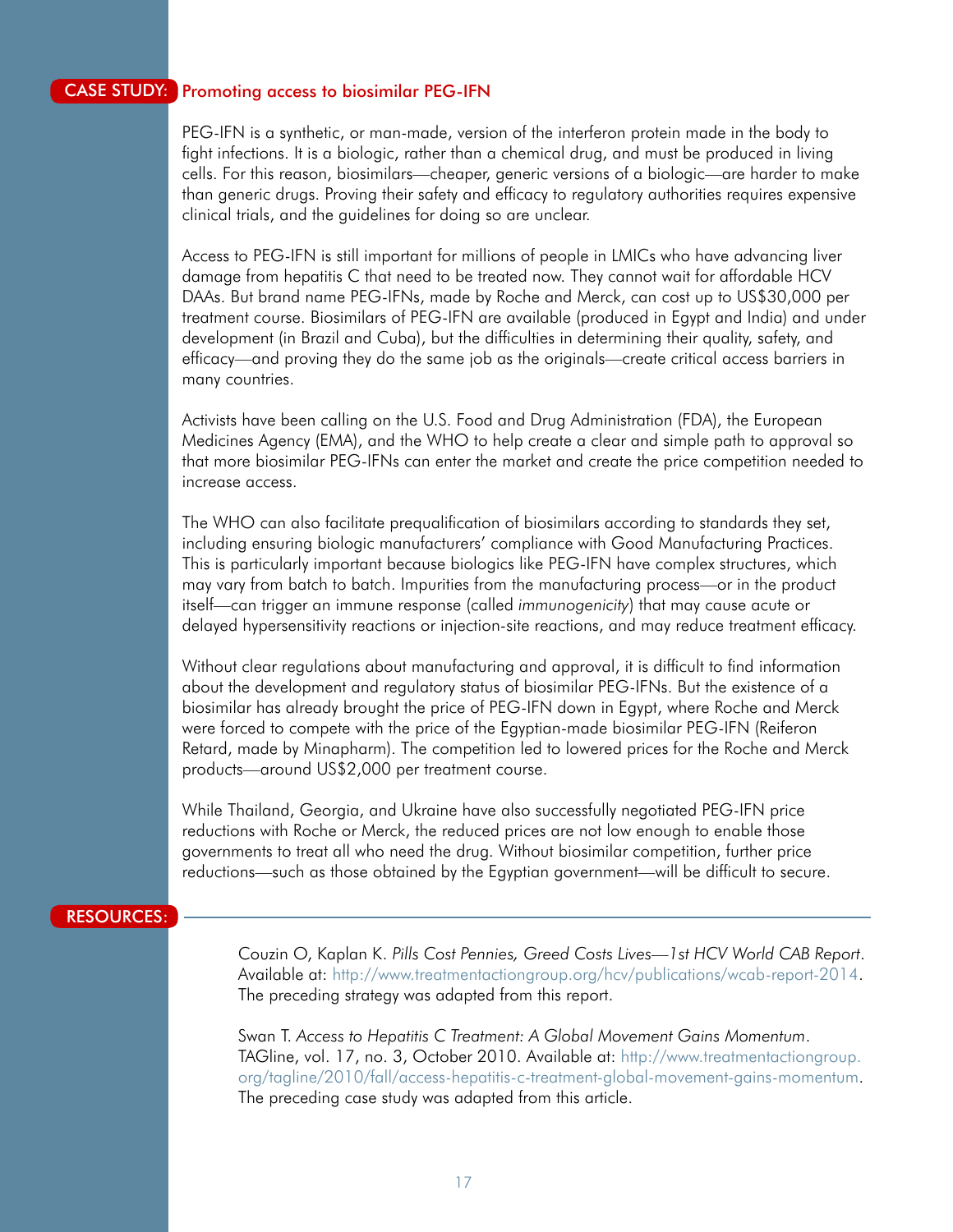#### STRATEGY 6: Challenging Intellectual Property Barriers through Patent Oppositions

Patent protection on new drugs is a major barrier to lifesaving treatments for people in LMICs because it eliminates generic competition, allowing brand name–drug companies (originators) to sell their drugs at astoundingly high prices. Activists have filed patent oppositions to overcome this hurdle. While this strategy requires a significant time and resource commitment, they can and have been successfully implemented.

#### Understanding Patent Laws

In most countries, originators can apply for patent protection for the drugs they develop. A patent grants the originator the exclusive right to sell the drug in a country, prohibiting a third party (such as a generic drug manufacturer) from producing, distributing, selling, or importing the drug for a certain length of time. The patent is applicable only in the country in which it was granted.

Internationally, the World Trade Organization's (WTO) 1995 Agreement on Trade-Related Aspects of Intellectual Property Rights (TRIPS) drastically strengthened the power of the pharmaceutical industry, subjecting treatment access to market pressures and corporate greed. Under the agreement, WTO member countries must allow patent protection with a minimum term of 20 years in order to conduct international trade.

Patent oppositions involve reviewing the merits of a pharmaceutical patent application in your country and determining whether the patent should be granted (pre-grant opposition) or revoked (post-grant opposition). Each country sets its own criteria for patentability.

A pre-grant patent opposition is when a third party, such as an activist group, is granted the right to submit evidence on patentability. For example, U.S.-based Initiative for Medicines, Access & Knowledge (I-MAK) with the Delhi Network of Positive People (DNP+) was allowed to contest the patentability of sofosbuvir in India. In January 2015, the controller of the Delhi Patent Office ruled in IMAK/DNP+'s favor.

A post-grant patent opposition allows for the invalidation of a patent that has already been granted. For example, in 2013, China revoked Gilead's patent on tenofovir on the grounds that it lacked novelty. Generic companies in China can now produce tenofovir domestically, decreasing its price.

Finding information regarding drug patents can be difficult; often patent offices and pharmaceutical companies do not publicize patent information, or they release information that is not easily accessible or useful. Few country patent databases are digitized.

I-MAK's *Patent Landscape Report for Pegylated Interferon Alfa 2a and 2b* provides information and increases transparency on PEG-IFN patents worldwide. Available at: [http://essentialdrugpatents.com/hepcdatabase.php.](http://essentialdrugpatents.com/hepcdatabase.php)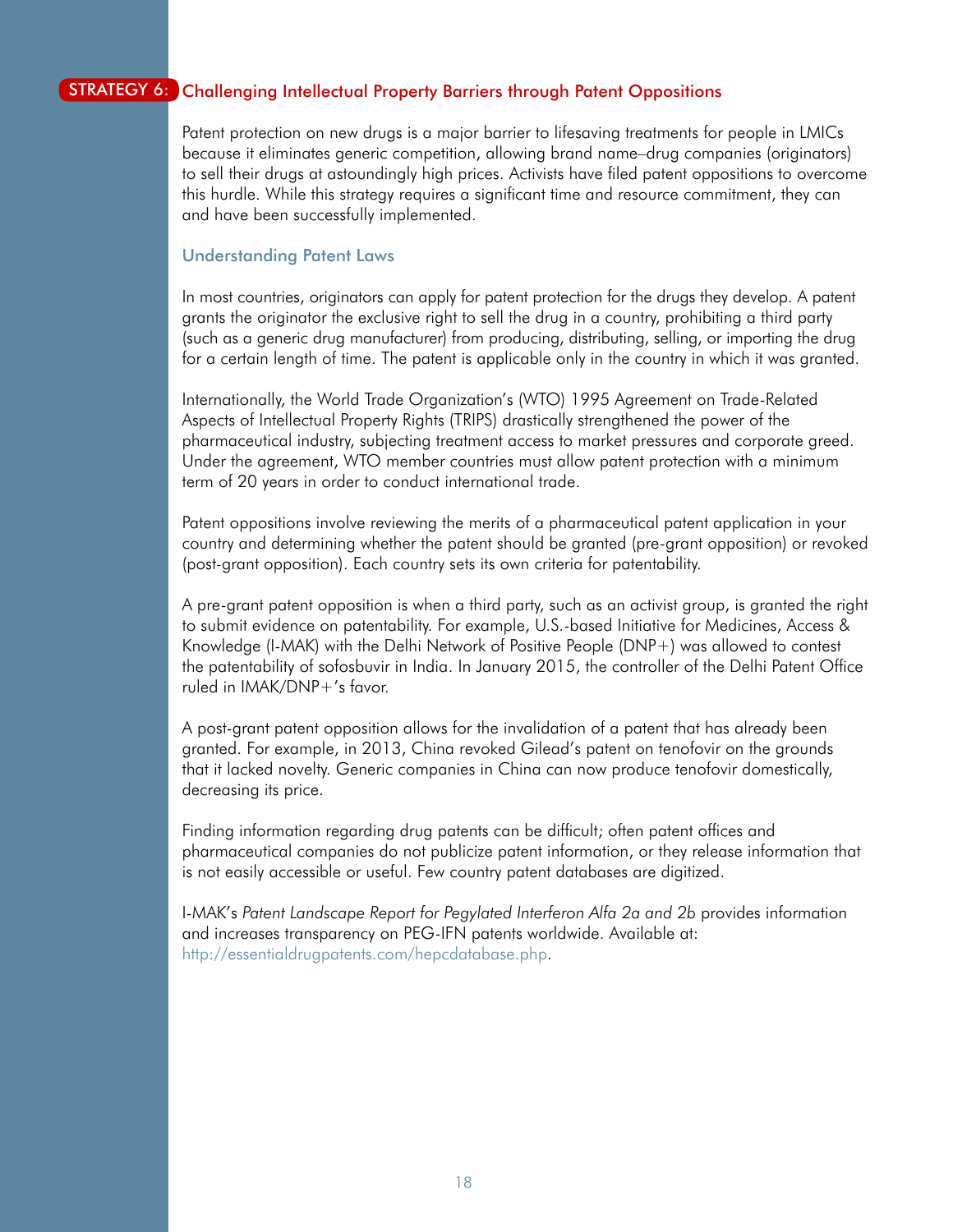#### Table 2: Status of patents that block biosimilar PEG-IFN access in the countries with the highest HCV prevalence

| <b>Product</b>                                                                                                                                                                                                                                                                                | <b>Patent</b><br><b>Type</b> | <b>Brazil</b> | <b>Egypt</b> | Georgia | <b>Kyrgyz</b><br><b>Republic</b> | India        | Indonesia             | <b>Russia</b> | <b>Thailand</b>       | <b>Ukraine</b> |
|-----------------------------------------------------------------------------------------------------------------------------------------------------------------------------------------------------------------------------------------------------------------------------------------------|------------------------------|---------------|--------------|---------|----------------------------------|--------------|-----------------------|---------------|-----------------------|----------------|
| <b>Pegasys</b>                                                                                                                                                                                                                                                                                | A                            | $\checkmark$  | $\checkmark$ | ✓       | $\checkmark$                     | X            | ?                     | ✓             | ?                     | ✓              |
|                                                                                                                                                                                                                                                                                               | B                            | X             | ?            | X       | X                                | $\checkmark$ | $\tilde{\phantom{a}}$ | $\checkmark$  | $\tilde{\phantom{a}}$ | X              |
|                                                                                                                                                                                                                                                                                               |                              | ?             | ?            | ?       | ?                                | ?            | ?                     | ?             | ?                     | ?              |
|                                                                                                                                                                                                                                                                                               | D                            | X             | ?            | X       | X                                | $\checkmark$ | $\tilde{\phantom{a}}$ | $\checkmark$  | $\tilde{\phantom{a}}$ | X              |
| <b>PegIntron</b>                                                                                                                                                                                                                                                                              | A                            | X             | ?            | X       | X                                | X            | $\tilde{\phantom{a}}$ | X             | ?                     | X              |
|                                                                                                                                                                                                                                                                                               | B                            | X             | ?            | X       | X                                | $\checkmark$ | $\tilde{\phantom{a}}$ | X             | $\tilde{\phantom{a}}$ | X              |
|                                                                                                                                                                                                                                                                                               |                              | X             | ?            | X       | X                                | $\checkmark$ | ?                     | X             | ?                     | X              |
| $\sqrt{2}$ , $\sqrt{2}$ , $\sqrt{2}$ , $\sqrt{2}$ , $\sqrt{2}$ , $\sqrt{2}$ , $\sqrt{2}$ , $\sqrt{2}$ , $\sqrt{2}$ , $\sqrt{2}$ , $\sqrt{2}$ , $\sqrt{2}$ , $\sqrt{2}$ , $\sqrt{2}$ , $\sqrt{2}$ , $\sqrt{2}$ , $\sqrt{2}$ , $\sqrt{2}$ , $\sqrt{2}$ , $\sqrt{2}$ , $\sqrt{2}$ , $\sqrt{2}$ , |                              |               |              |         |                                  |              |                       |               |                       | $-1$ $-1$ $-1$ |

 $\mathbf{Y} =$  Patent granted  $\mathbf{X} =$  No patent found  $\mathbf{z} =$  Patent pending **?** = Information not available

I-MAK is currently researching the patent landscape for new HCV DAAs. Originators will often apply for patents that protect their DAA in every possible way, making it harder for generic drug manufacturers to challenge these barriers. They include patents that protect the:

- active pharmaceutical ingredients (APIs);
- intermediate compounds needed to make the API;
- different formulations and dosages (even though only one might be used);
- processes for manufacture; and
- different drug combinations (i.e., drug cocktails); and
- different methods of use (e.g., treatment of HIV or HCV).

#### CASE STUDY: PEG-IFN patent oppositions in India

Before 2005, patents on drug products were not allowed in India, but patents for drug processes could be granted. The minimum patent duration was only seven years. As a result of this unique situation, India emerged in the early 2000s as one of the world's leading exporters of generic drugs. Between 2006 and 2010, 80 percent of generic HIV drugs were supplied by India. India's generic drug industry makes it an important country for HCV as well, since it has the potential to produce and export generic HCV medications.

In 2005, India reformed its patent laws to conform to the TRIPS Agreement. Following the change, the first patent protection granted by India was to Hoffmann-La Roche (Roche) for its version of the HCV treatment PEG-IFN (Pegasys). Having gained a monopoly, Roche began to sell Pegasys at US\$8,752 for six months of treatment, more than 10 times the average annual income in India (US\$830).

Hoping to spur generic and biosimilar competition by removing this patent barrier, **Sankalp** Rehabilitation Trust, a Mumbai-based NGO providing HIV/AIDS and HCV care and education to injection drug users, submitted a post-grant opposition. Represented by the Lawyers Collective's HIV/AIDS Unit (a human rights group), Sankalp argued that the process used to make Pegasys was neither "novel" nor involved an "inventive step." After an initial setback, Sankalp appealed to India's Intellectual Property Appellate Board (IPAB), which ruled in favor of Sankalp in 2012, thereby revoking Roche's patent protection. Roche has since filed an appeal with the Indian High Court. The case is ongoing.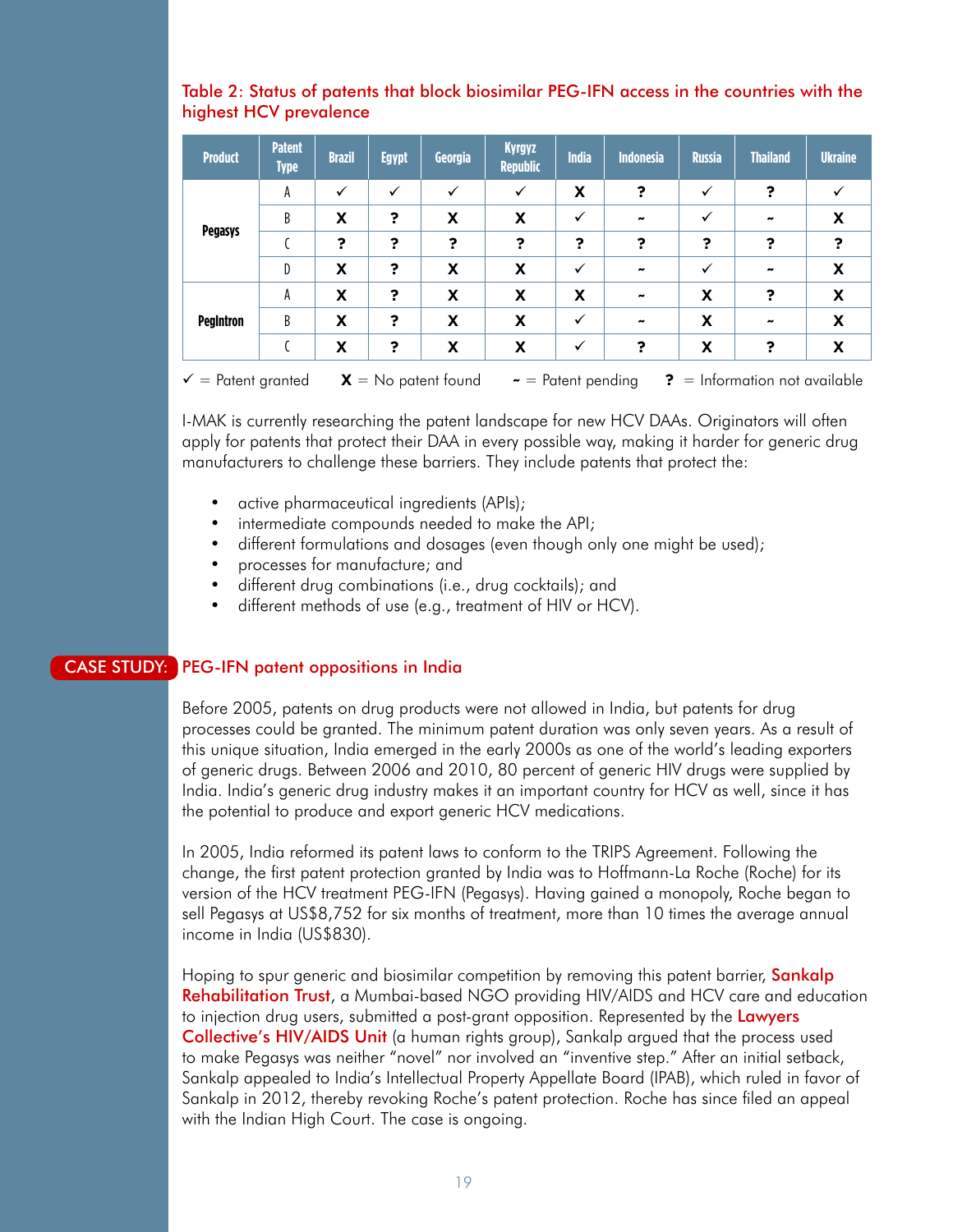While its patent opposition case has not yet resulted in a biosimilar version of Roche's Pegasys in India, Sankalp and the Lawyers Collective's efforts were vital in setting an important legal precedent. In India, anyone can submit a pre-grant opposition, but persons submitting postgrant oppositions must have a commercial interest in the product. Sankalp argued that they represented Roche's patient population and therefore had a commercial interest, and the IPAB agreed by expanding the criteria to include patient and activist groups.

In a hopeful parallel development, a biosimilar PEG-IFN (based on Merck's PegIntron) made by the generic company Virchow has entered the Indian market. Virchow is fighting a patent infringement lawsuit filed by Merck, using the same legal argument as the one established by Sankalp vs. Roche. This case is also pending.

Before pursuing a patent opposition, it is important to first educate yourself and prepare. Activists should assess whether or not your strategy has legal grounding, or if action should be taken to advocate for a change in national intellectual property laws. Activists should find a local lawyer who specializes in intellectual property, right to health, HIV, or HCV issues. Ideally, the lawyer should have the experience and technical capacity (or at least the interest and willingness) to help with the patent opposition. Activists should also be aware of—and fight—any free trade agreements currently being negotiated, which may include higher standards of patent protections. Such standards could make patent oppositions illegal or harder to win.

Activists should share their experience with opposition procedures, whether successful or not. Where an opposition seems particularly promising, people in relevant countries can coordinate and collaborate to file oppositions at or near the same time (a recent example of this would be the pre-grant oppositions to Gilead's sofosbuvir in various countries submitted around the same time).

#### RESOURCES:

Initiative for Medicines, Access & Knowledge. *I-MAK Patent Landscapes*. Available at: [http://essentialdrugpatents.com/hepcdatabase.php.](http://essentialdrugpatents.com/hepcdatabase.php)

Initiatives for Medicines, Access & Knowledge. *Legal Documents for Opposition to Sofosbuvir (India)*. Available at:<http://www.i-mak.org/sofosbuvir>.

PatentOppositions.org. *Guide on How to Build Your Own Patent Opposition*. Available at: http://patentoppositions.org/how to build an opposition.

World Health Organization. *How to Conduct Patent Searches for Medicines*. Available at:<http://apps.who.int/medicinedocs/documents/s17398e/s17398e.pdf>.

World Health Organization. Analysis of the patent situation of new hepatitis DAAs. Available at: [http://www.who.int/phi/implementation/ip\\_trade/ip\\_patent\\_landscapes/en/.](http://www.who.int/phi/implementation/ip_trade/ip_patent_landscapes/en/)

World Intellectual Property Organization. Directory of Intellectual Property Offices. Available at: <http://www.wipo.int/directory/en/urls.jsp>.

World Intellectual Property Organization. WIPO Lex. Available at: [http://www.wipo.int/](http://www.wipo.int/wipolex/en/index.jsp?tab=3) [wipolex/en/index.jsp?tab=3.](http://www.wipo.int/wipolex/en/index.jsp?tab=3) WIPO Lex is a database of information regarding national legislation on intellectual property laws.

World Trade Organization. *TRIPS and Pharmaceutical Patents Fact Sheet*. Available at: [http://www.wto.org/english/tratop\\_e/trips\\_e/tripsfactsheet\\_pharma\\_2006\\_e.pdf](http://www.wto.org/english/tratop_e/trips_e/tripsfactsheet_pharma_2006_e.pdf).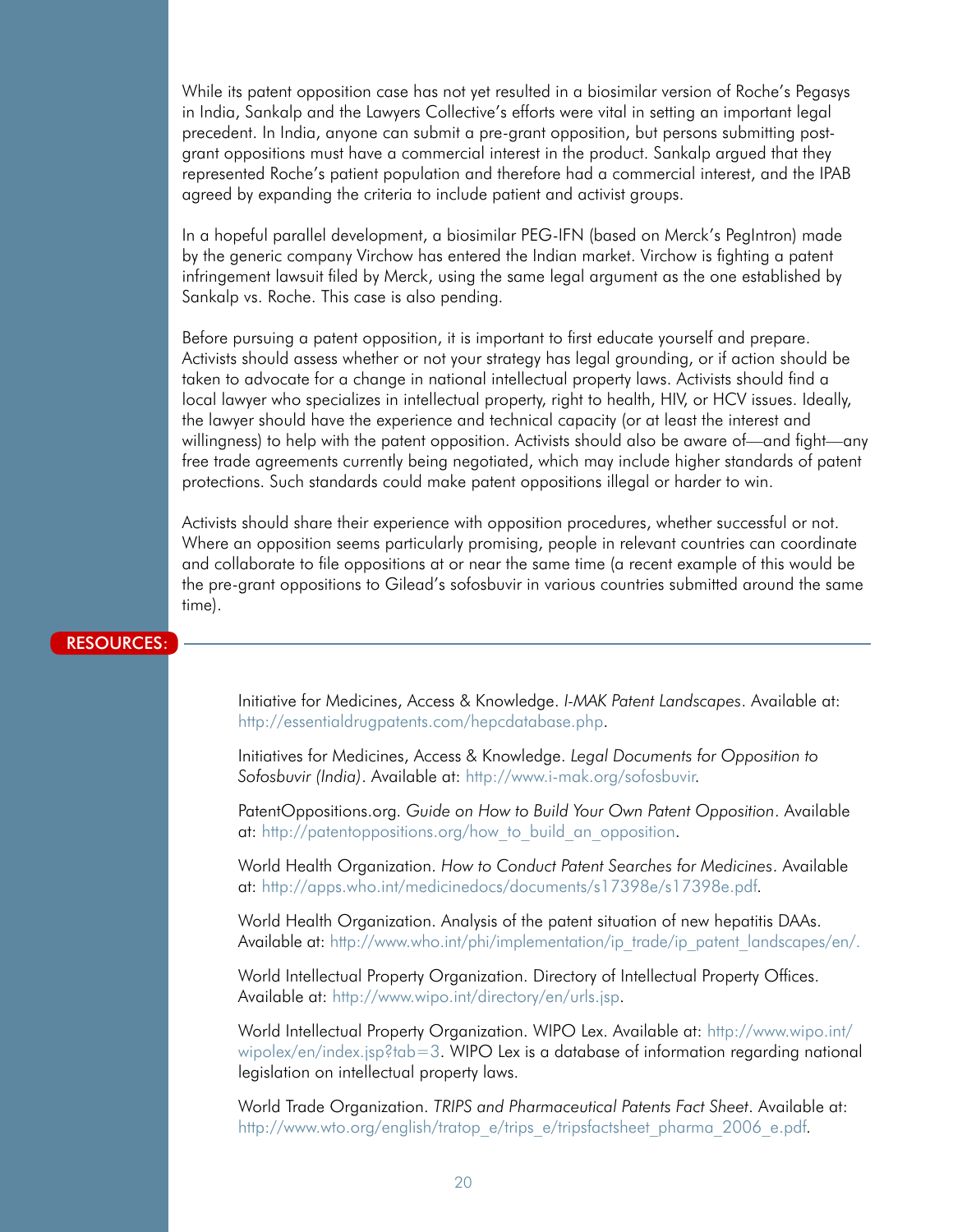#### STRATEGY 7: Overriding Patent Barriers through Compulsory Licenses and Parallel Importation

Another strategy to overcome patent barriers is the use of compulsory licenses (CLs). Governments can issue a CL to allow a third party to produce a patented product or process, without the consent of the patent owner—subject to an obligation of adequate payment (remuneration). The patent owner does not lose its patent under a CL; it merely shares its patent rights with a third-party manufacturer.

Article 31 of the TRIPS Agreement makes clear that CLs be used for any public interest reason, with expedited procedures and special rules applying for "public, non-commercial use," "emergencies or matters of extreme urgency," or to "correct anti-competitive practices" by patent holders.

If a country's state-owned or private pharmaceutical companies lack manufacturing capacity, the government can import a drug from another country in which there is no patent or import relatively small quantities (e.g., enough to supply a clinic or for government use only) of a generic drug produced under another country's CL. This is called parallel importation.

Article 6 of the TRIPS Agreement prohibits World Trade Organization (WTO) members from bringing claims against other members relating to parallel importation, allowing countries to comparison shop for innovator medicines that have been sold more cheaply in another country.

#### CASE STUDY: Fighting a legal challenge in South Africa



In 1997, South Africa passed the South Africa Medicines Act, allowing the importation of generic drugs under TRIPS. In protest, the U.S. government and multiple pharmaceutical companies and trade associations filed a lawsuit against the South African government in 1998. There was fierce public outcry.

Treatment Action Campaign (TAC), a grassroots HIV/AIDS advocacy organization in South Africa, mobilized nationally and helped create a

global coalition that fought against the lawsuit. It worked with AIDS Law Project to pioneer a legal defense against the suit, submitting a request to the court to demand that originator companies release closely guarded data on their research investment.

Campaigns against the lawsuit emerged globally. MSF launched a global petition (with 300,000 signatures from individuals from 130 countries) against the 39 pharmaceutical companies, demanding that they withdraw the lawsuit. The European Union also came out in opposition to the suit. Activists in the United States, led by Health GAP (Global Access Project), launched a campaign against then–Vice President Al Gore, the co-chairman of the United States-South Africa Binational Commission. The activist group AIDS Coalition to Unleash Power (ACT UP) used the slogan "Gore's Greed Kills" and held public actions to garner greater public awareness about the issue.

Bowing to pressure, the drug companies eventually dropped their lawsuit against South Africa. Soon after, in 2001, the WTO issued the Doha Declaration on the TRIPS Agreement and Public Health. The Declaration clarified that TRIPS "can and should be interpreted and implemented in a manner supportive of WHO Members' right to protect public health."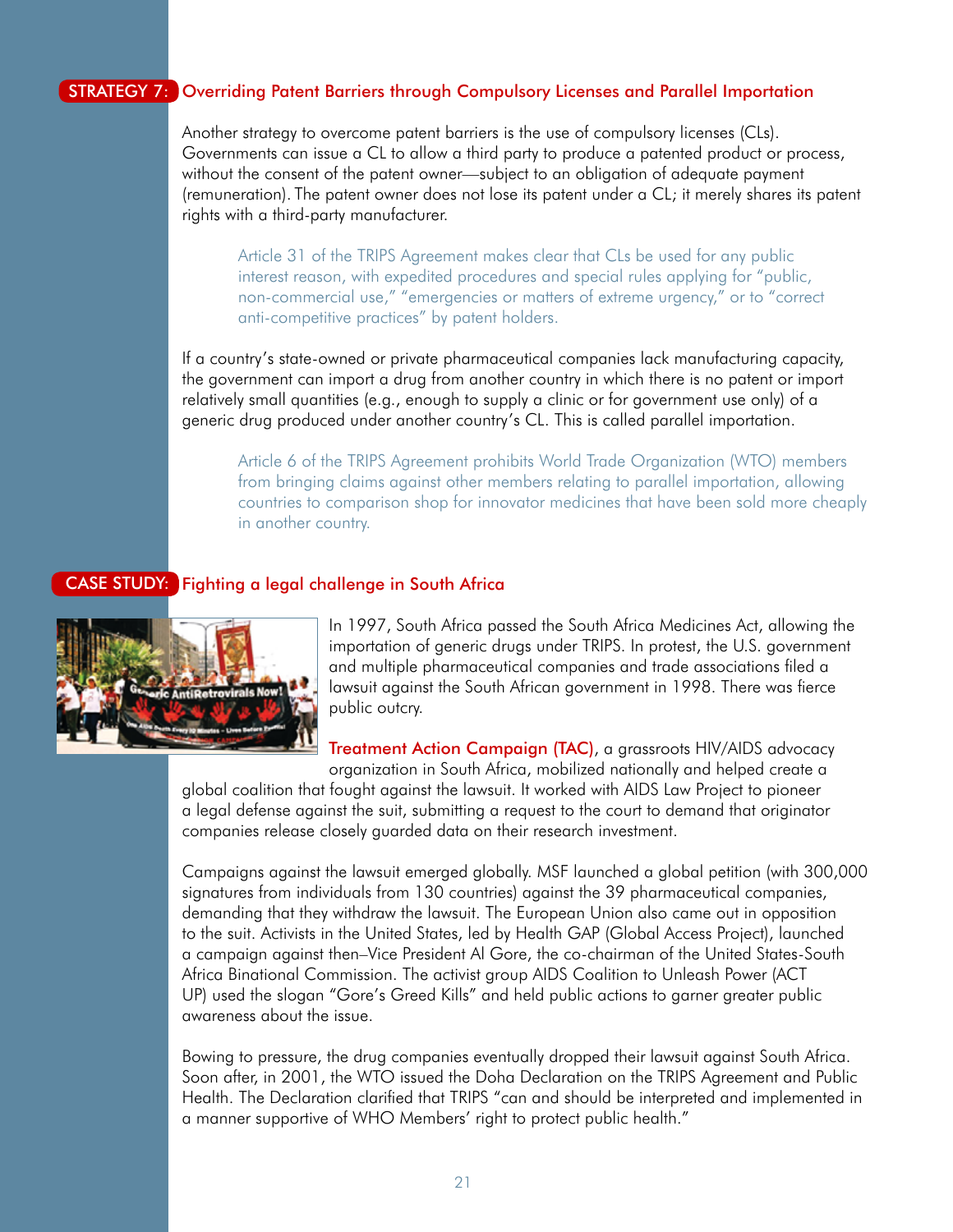After Doha, countries began to issue CLs to combat the exploding AIDS pandemic. The majority of CLs issued in the past decade have been for HIV drugs. These have all resulted in significant price reductions and dramatic increases in the number of patients getting treatment.

#### CASE STUDY: CLs for HIV treatment in Indonesia



Responding to the AIDS crisis in their country, the Working Group on HIV/AIDS of the University of Indonesia's Faculty of Medicine, known as Pokdisus, tried various approaches to expand HIV treatment access. They directly negotiated with originator and generic companies for lower drug prices and worked with the government to provide subsidies for patients. Despite these approaches, which enabled some treatment expansion, the prices of HIV drugs were still unaffordable for most Indonesians living with HIV.

After refusals from originator companies to further reduce drug prices, Pokdisus launched the National Movement for Improved Access to HIV/AIDS Treatment. This broad-based coalition, including people living with HIV, health care providers, NGOs, and journalists, worked with the government to set national treatment targets, and worked with two state-owned drug companies to produce generic HIV drugs locally. After careful analysis of patent laws in Indonesia, as well as close work with the regulatory and health agencies responsible, the coalition successfully persuaded the Indonesian government to issue a compulsory CL for three HIV drugs under the "government use" option of TRIPS, via a presidential decree.

Under TRIPS Article 10, originator companies have up to three months to file legal objection, but it would not stop the CL's implementation. There were also no criteria provided on how to calculate the amount of remuneration.

The presidential decree in 2004 opened the door for state-owned drug producers to import raw ingredients from India and for generic drug producers to determine how much to pay to the originator patent holder (in this case, 0.5% of the net selling value). The originator companies failed to make legal objections, and locally produced generic HIV drugs were produced and distributed through government health centers. By 2007, the cost of a fixed-dose HIV regimen dropped from US\$800–\$1,000 a month to US\$38 a month. In 2012, Indonesia issued more CLs for second-line HIV drugs, and by 2013, more than 30,000 Indonesians were able to get HIV treatment, a fourfold increase from 2008.

#### CASE STUDY: Fighting back against U.S. trade sanctions in Thailand



Most countries that have exercised their right to issue a CL have experienced political backlash. Repercussions have come from multinational drug companies, the U.S. government, or both, even though technically it is illegal for the United States to interfere in countries' ability to respond to their domestic public health crises (see Doha Declaration, above). LMICs may be reluctant to issue compulsory licenses out of fear of the economic and political consequences from trade sanctions. But there are many successful examples of CLs, usually with strong grassroots activist campaigns and international NGO support.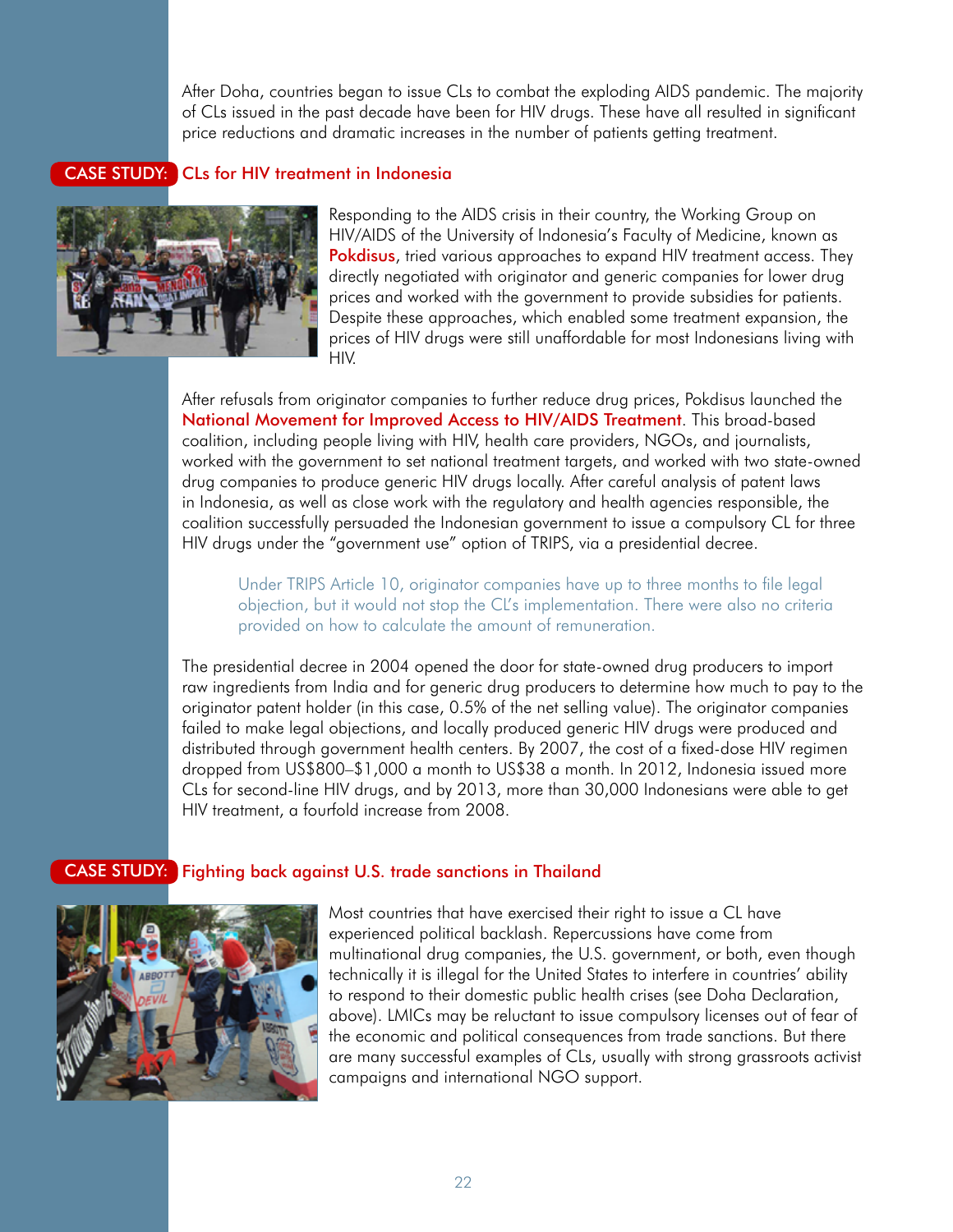In Thailand, pressure from the Thai Network of People Living with HIV/AIDS (TNP+) resulted in the creation of a government price negotiation committee for the Thai universal health care plan, comprising Thailand's Food and Drug Administration, Patent Office, and Internal Trade Department. The threat of CLs motivated some price reductions from originators, but not enough to meet the number of Thais who needed to be treated. After multiple unsuccessful negotiations with originator companies, the Thai government started issuing CLs for HIV and other diseases in 2006.

Under its CLs, Thailand was able to domestically produce, as well as import in parallel, several generic drugs—in the process greatly reducing drug prices and increasing the number of people treated.

#### Price Reductions as a Result of Thailand's Compulsory Licenses



### Price Reductions From 2007 - 2012

Source: Thai Ministry of Health

Source: University of Cape Town: Property Law and Policy Research Unit. Use of Compulsory Licenses Selected National Experiences. 2009 July 12. Available from: [http://unctad.org/Sections/dite\\_totip/docs/tot\\_ip\\_0018\\_en.pdf](http://unctad.org/Sections/dite_totip/docs/tot_ip_0018_en.pdf).

Originator companies retaliated by withdrawing drug registrations from the Thai Food and Drug Administration, thereby withholding access to new medications. Both the American pharmaceutical industry and the United States-Association of Southeast Asian Nations (US-ASEAN) Business Council either stopped or reduced business with Thailand. The U.S. trade representative placed Thailand on its international trade watch list. Trade privileges aimed to promote economic growth were revoked for three of Thailand's export products. Meanwhile, American and other foreign media—most prominently, the Wall Street Journal—attacked Thailand's actions.

Activist groups fought back: TNP+ and its global allies organized protests at the multinational drug company headquarters in Bangkok and at shareholder conferences. They launched a boycott against one of the companies (Abbott) and organized an online action to temporarily shut down Abbott's website. International health organizations came onboard to support the Thai government, including MSF, the Clinton Foundation, the European Council, and the WHO. Despite the backlash, the Thai government held firm to its decision to issue the CLs. Thailand continues to be a leading world example of a government taking full responsibility to provide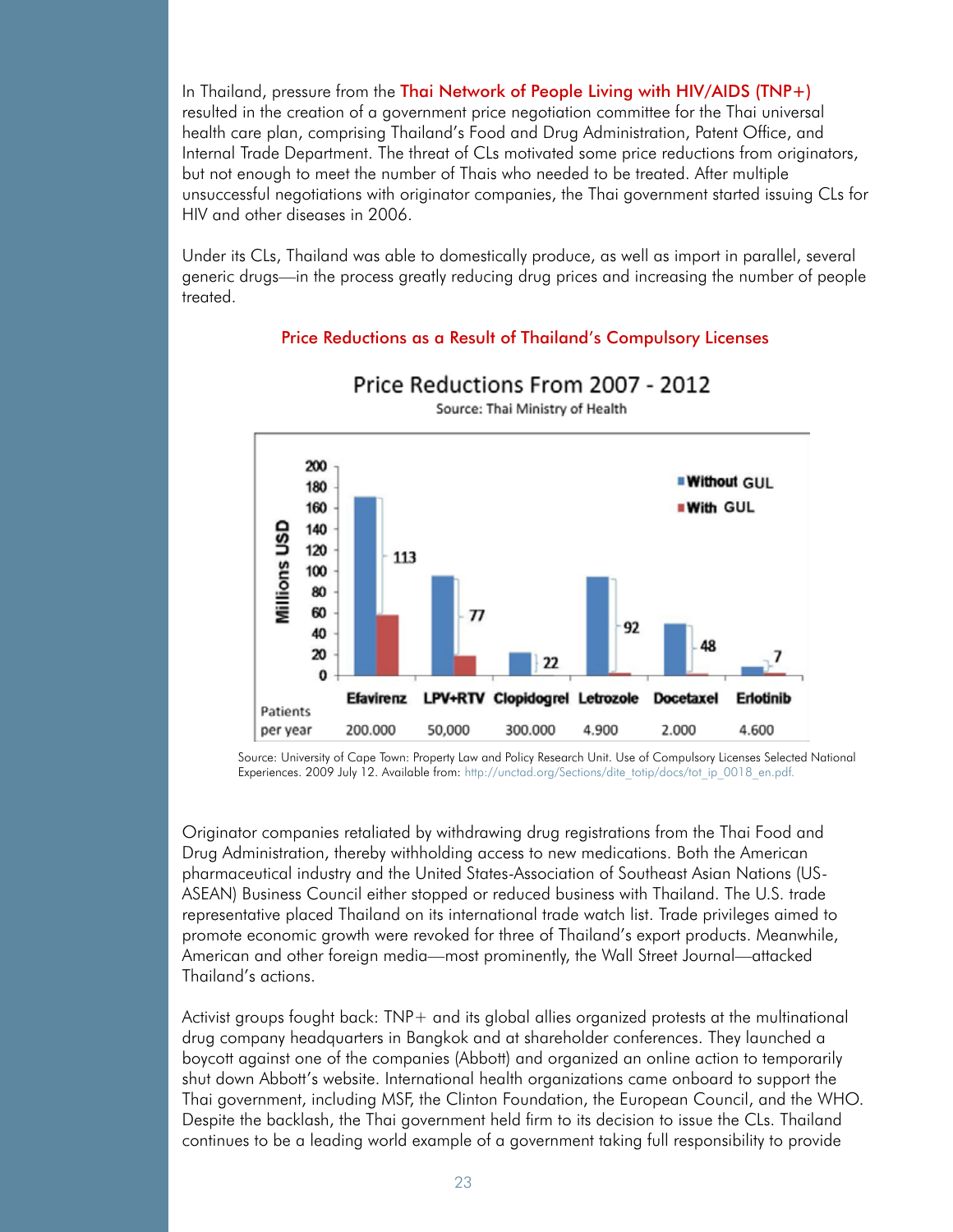affordable treatment to all in need. Through the threat of—and eventual issuing of—CLs, the Thai government was able to lower both originator and generic drug prices for HIV, heart disease, and cancer medicines.

#### RESOURCES:

Public Citizen. *Examples of Compulsory Licensing for Pharmaceuticals Worldwide*. Available at: <http://www.citizen.org/documents/CL chart short version-final.pdf>.

Thailand Ministry of Public Health and National Health Security Office. *The 10 Burning Questions on the Government Use of Patents on the Four Anti-Cancer Drugs in Thailand*. Available at: http://www.moph.go.th/hot/Second white paper on the Thai [CL\\_%5BEN%5D.pdf](http://www.moph.go.th/hot/Second_white_paper_on_the_Thai_CL_%5BEN%5D.pdf).

World Trade Organization. *Compulsory Licensing of Pharmaceuticals and TRIPS*. Available at: [http://www.wto.org/english/tratop\\_e/trips\\_e/public\\_health\\_faq\\_e.htm](http://www.wto.org/english/tratop_e/trips_e/public_health_faq_e.htm).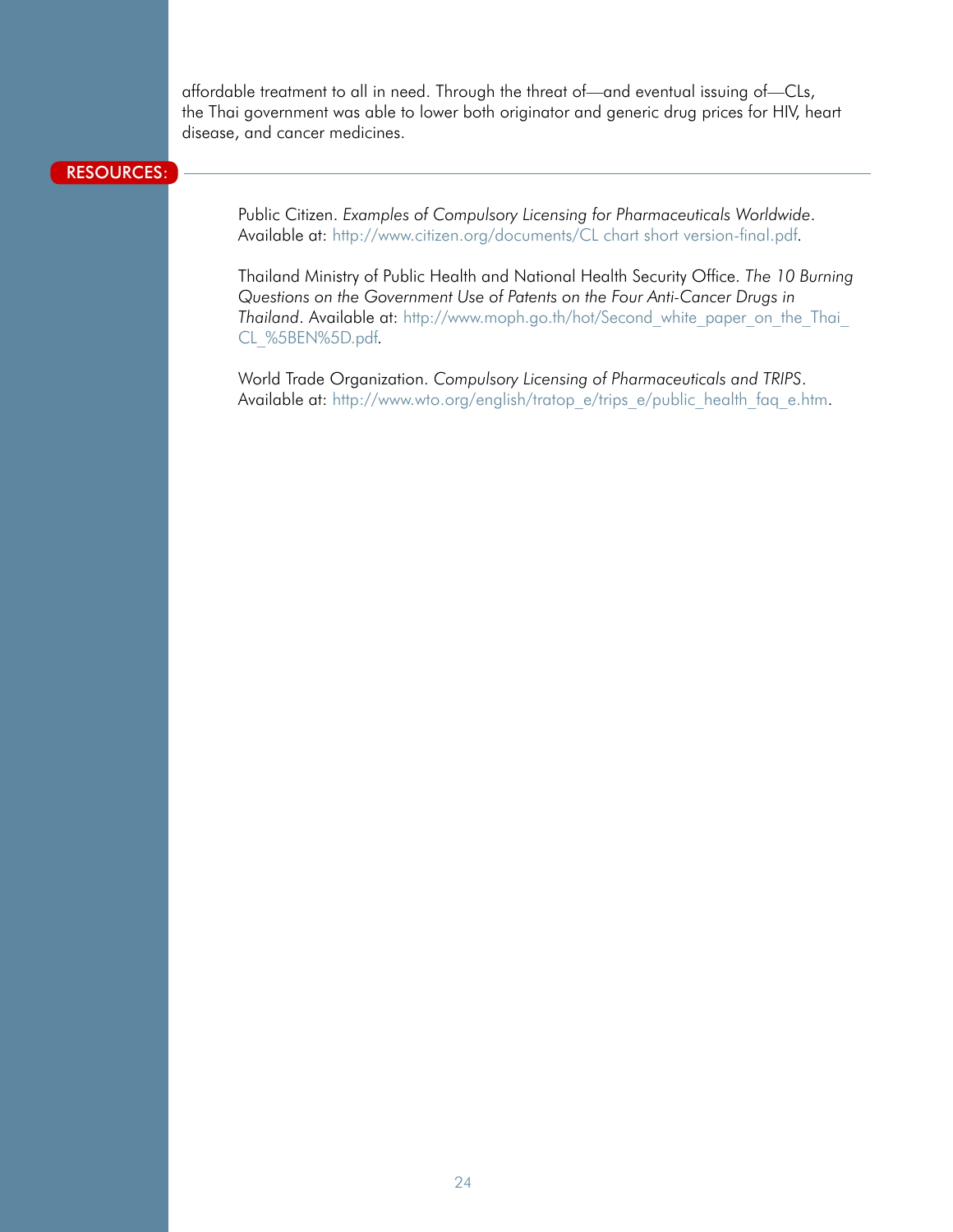# SECTION THREE: COLLABORATING WITH RESEARCHERS TO BUILD YOUR CASE FOR HCV TREATMENT ACCESS

Treatment access activists often find themselves in a catch-22 when they meet with reluctant policy makers: a country's lack of HCV testing, surveillance, or treatment programs creates an information vacuum where policy makers don't have the information they need in order to fix the problems. Questions about the scale of the local epidemic, the potential resources needed to address it, and the eventual health outcomes of an intervention are hard to answer, and can then become excuses for inaction.

#### Using Mathematical Modeling to Predict Cost-Effectiveness and Public Health Benefits of HCV Treatment STRATEGY 8:

Treatment access campaign demands need to be supported by convincing arguments for policy change. Policy makers may also respond better to fiscal rather than human rights arguments, particularly in times of economic uncertainty. One branch of research—mathematical modeling—and the researchers who practice it, can help overcome this barrier.

#### What is mathematical modeling?

Mathematical modeling uses available research data to make predictions on the public health benefits and budgetary impacts of a specific policy. It can help policy makers understand health problems at the population level and inform the development of national plans and programs.

Mathematical models can be used to:

- understand disease patterns (such as which groups have the highest disease burden and who is most at risk of transmission);
- predict the impact of interventions in different settings;
- evaluate whether an intervention has had an effect;
- estimate how much it would cost to deliver an intervention program; and
- compare the costs and benefits (such as health outcomes) of an intervention, to determine whether it is worthwhile.

Researchers from many different disciplines use and develop mathematical models. Along with people who specifically call themselves "infectious disease modelers," health economists, epidemiologists, and statisticians also design and use mathematical models.

You and your activist community may be able to help find someone with expertise in modeling who is willing to help your campaign. The good thing about modeling is that it can be done from anywhere. Even if there isn't someone in your country who is doing it, a modeler from elsewhere might be able to work on the problem (provided there are sufficient data to work with).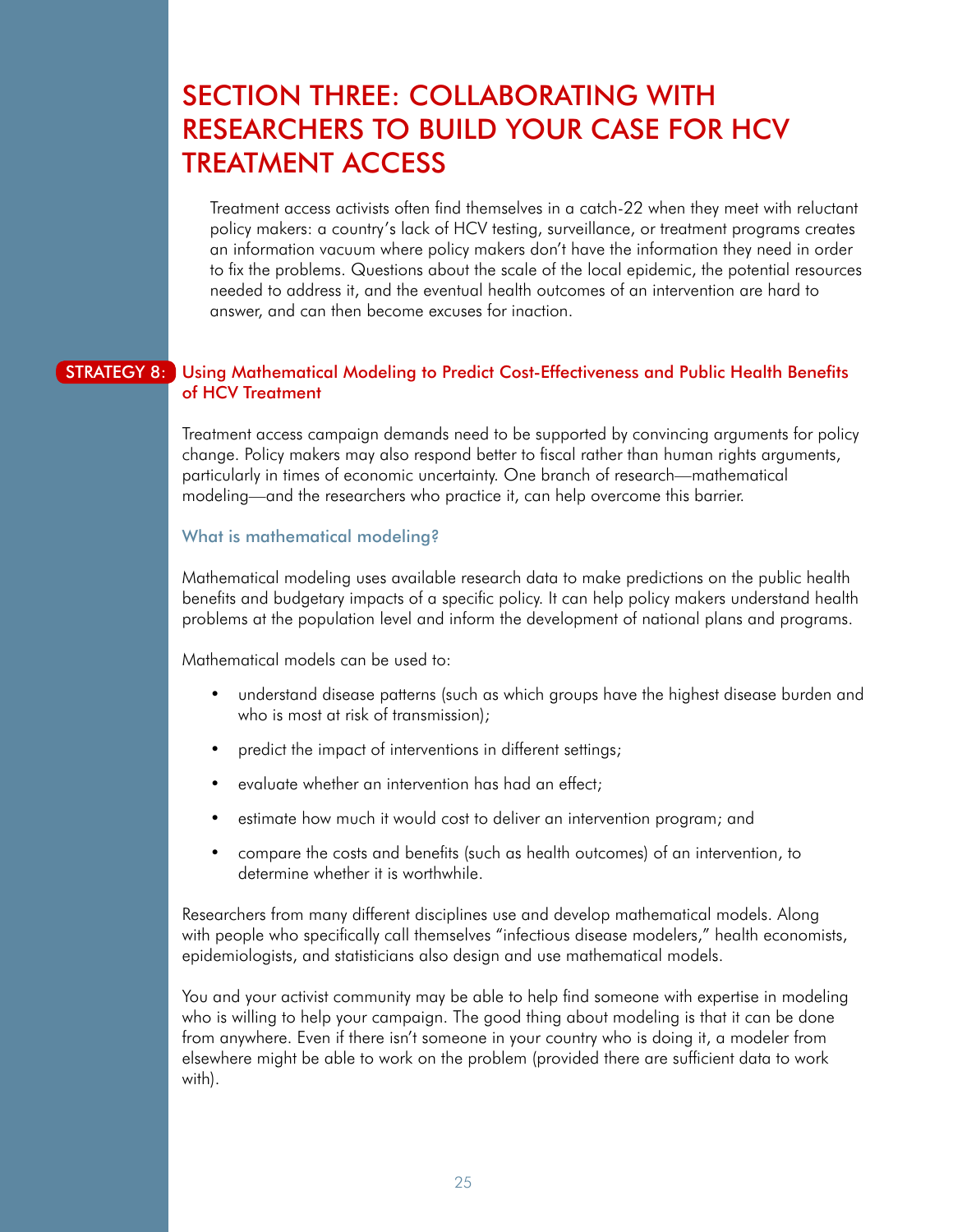#### What are assumptions?

Modeling predictions are only as good as the assumptions on which they are based. If a model looks at the benefit of treatment, assumptions such as how well a treatment works, what the price is, and the number of people who need it will make a big difference on what the model predicts. For a model to be useful, it needs to be credible. Therefore, the best models are realistic. For example, if a model assumes that everyone treated for HCV will be cured, it will not be taken as seriously as one that uses more realistic cure rates. A good model will be clear and up-front about the assumptions.

Some things to look out for are:

Who is included in the model? Is it the whole population of a country or only a particular risk group?

Are the sources of the base data reliable? These might include the number or proportion of people infected with the disease (prevalence), rate of new infections (incidence), and disease progression rates. If no local data are available, can information from another setting with similar epidemics be generalized for your country?

What risk behaviors are included (injecting, sex, etc.)? How were these behaviors measured? If they were self-reported, do they seem realistic?

What treatment response rate is used? Is it from data in a controlled trial or the real world, where outcomes may be worse? What uptake and drop-out rates are used? Are these rates (in the case of PEG-IFN) adjusted for HIV-coinfected individuals?

How are the costs calculated? If it is a treatment program, do the costs include staff time, buildings, transportation, etc.? Do they include other costs aside from drugs, such as doctors, nurses, and laboratory tests? What costs are associated with different disease stages? Are they country-specific?

What time frame does the model examine? Is it sufficient to account for public health and cost benefits, which may not be immediate or short term?

#### What are sensitivity analyses?

Researchers will re-run the model projections with different assumptions to see how much the main results change. All assumptions have some uncertainty, and it is important to show how different assumptions affect the results. For example, how do the results differ if a 60 percent treatment efficacy is used? What about 70 or 80 percent?

#### **Limitations**

Models are most useful for their ability to give general results, or estimate the probability that an outcome may be achieved. But they are theoretical—they are only what we think might happen. No model is 100 percent accurate.

It is important that model predictions are explored fully through sensitivity analyses and that realworld data are eventually generated to verify the model predictions.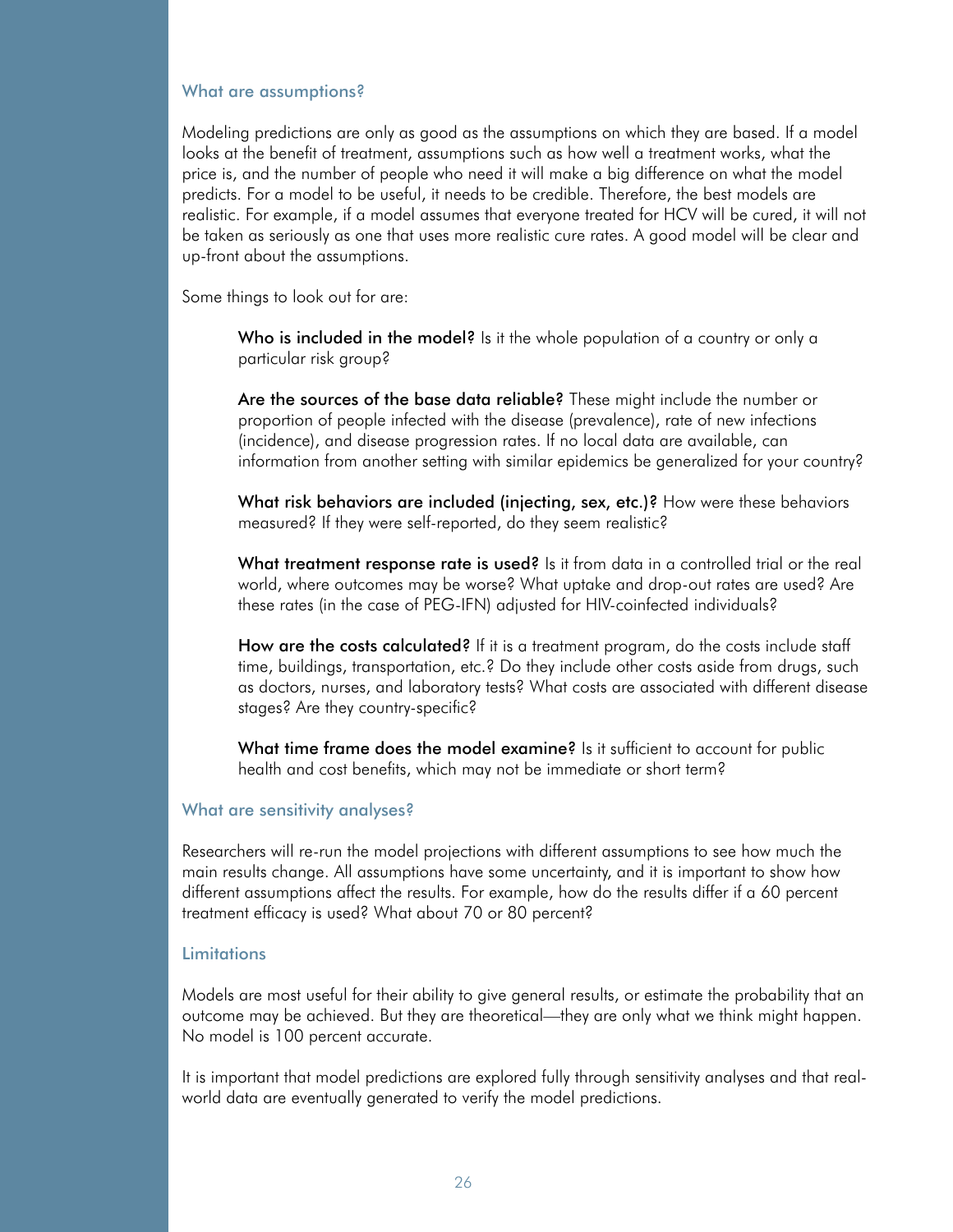#### CASE STUDY: Modeling HCV treatment as prevention

Currently, programs to prevent HCV transmission among people who inject drugs generally center on needle and syringe exchange programs and OST. Evidence suggests that either intervention can reduce HCV transmission by about 50 percent, but that combining them could reduce HCV risk by 80 percent. However, in many settings with high coverage of these interventions (such as the United Kingdom), the number of people with chronic HCV remains high. It's clear that we need to quickly find a new way of tackling the problem.

Recently, HCV treatment has been proposed as a form of prevention, eliminating forward transmission. Once people are cured, they cannot transmit HCV to others. However, as INPUD and MdM have noted, "biomedical solutions should not be used as an excuse to undermine proven, community-based prevention programs," namely harm reduction services, and should be accompanied by activities to reform punitive drug policy.

#### Modeling HCV treatment as prevention

Researchers have used mathematical modeling to try to determine the population impact, cost-effectiveness, and affordability of HCV treatment as prevention strategy. The models are dynamic, in that a person's risk of acquiring HCV is related to the prevalence in a particular setting. Where the prevalence is very high, a person's risk of infection or reinfection is high. If few people are infected, then the risk of infection is low.

One model done by Natasha Martin and colleagues showed that scaling up HCV treatment using PEG-IFN and ribavirin for people who inject drugs (PWID) could reduce transmission in the population. Using a 60 percent cure rate (based on clinical research data), this model showed that modest, achievable levels of treatment (5–20 of 1,000 PWID treated each year) could dramatically reduce the proportion of people infected in a range of settings (20, 40, or 60 percent chronic prevalence of HCV among PWID). Less impact is seen if lower cure rates are used (which may be the case in settings with large numbers of PWID coinfected with HIV and HCV), but substantial reductions in prevalence could still be achieved. This work is supported by another modelling study done by Nicolas Durier and colleagues that predicted substantial prevention benefit of HCV treatment for PWID in Vietnam.

These models counter the argument that reinfection is a reason for delaying or denying treatment to injection drug users and provide activists with a science-based rationale for HCV treatment scale-up for prevention.

Recently, modeling has been used to explore the potential impact and affordability of future interferon-free DAA treatments. Natasha Martin and colleagues modelled HCV epidemics among people who inject drugs in three settings: Edinburgh, Scotland; Melbourne, Australia; and Vancouver, British Columbia. Their analysis showed that HCV prevalence among PWID could be halved within 15 years with achievable levels of treatment in each setting. A 90 percent cure rate was assumed from 2015 onward, and slightly less impact was seen if an 80 percent cure rate was assumed. Another sensitivity analysis showed that it didn't matter whether treatment was given only to those who are "low risk," because PWID often circulate between high and low risk stages (such as when they are on or off opiate substitution therapy). However, it was estimated that halving prevalence could require drug-only treatment costs of US\$3.2 million a year in Edinburgh, and over US\$50 million a year in Melbourne and Vancouver.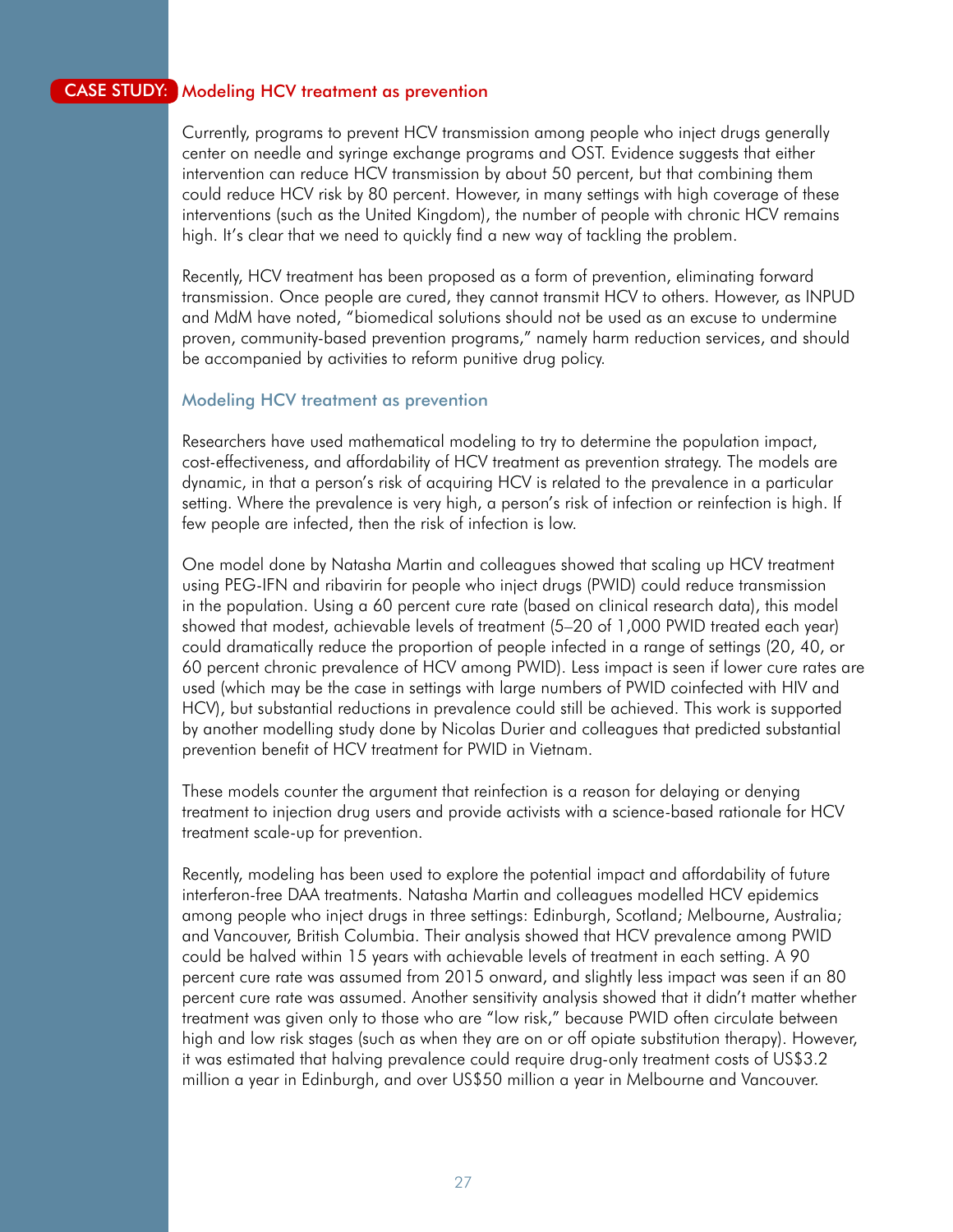These models demonstrate that new HCV DAAs could be even more effective at preventing transmission, but affordability will be a key issue. These analyses can be used to help convince LMIC governments of the necessity of HCV drug price negotiations.

Modeling analyses have highlighted the importance of scaling up traditional harm reduction interventions (such as OST and high-coverage NSPs) alongside HCV treatment. The study by Natasha Martin and colleagues showed that scaling up harm reduction reduces HCV prevalence among injection drug users and can also reduce the number of HCV treatments needed in a setting.

As many LMICs have low coverage of traditional harm reduction interventions, activists can use these analyses to argue for a combination strategy of increased harm reduction and HCV treatment.

We still need real-world evidence on the impact of treatment on HCV transmission, and whether expanding access to treatment will be affordable for low- and middle-income countries. And we need more data to demonstrate that providing treatment to injection drug users is effective in tackling the HCV epidemic in the long run.

#### RESOURCES:

Durier N, Nguyen C, White LJ. T*reatment of hepatitis C as prevention: a modeling case study in Vietnam*. PLoS ONE. 2012;7(4):e34548. Available at: <http://journals.plos.org/plosone/article?id=10.1371/journal.pone.0034548>.

Martin N, Hickman M, Hutchinson S, Goldberg D, Vickerman P. *Combination interventions to prevent HCV transmission among people who inject drugs: modelling the impact of antiviral treatment, needle and syringe programmes, and opiate substitution therapy*. Clinical Infectious Diseases. 2013 Aug;57 Suppl 2:S39–45. Available at: [http://cid.oxfordjournals.org/content/57/suppl\\_2/S39.full](http://cid.oxfordjournals.org/content/57/suppl_2/S39.full).

Martin N, Vickerman P, Foster GR, Hutchinson SJ, Goldberg DJ, Hickman M. *Can antiviral therapy for hepatitis C reduce the prevalence of HCV among injecting drug user populations? A modelling analysis of its prevention utility*. Journal of Hepatology. 2011 Jun;54(6):1137–1144. Available at: [http://www.journal-of-hepatology.eu/article/S0168-8278\(10\)00939-6/fulltext](http://www.journal-of-hepatology.eu/article/S0168-8278(10)00939-6/fulltext).

Martin N, Vickerman P, Grebely J, et al. *HCV treatment for prevention among people who inject drugs: modeling treatment scale-up in the age of direct-acting antivirals*. Hepatology. 2013 Nov;58(5):1598–609. Available at: <http://onlinelibrary.wiley.com/doi/10.1002/hep.26431/full>.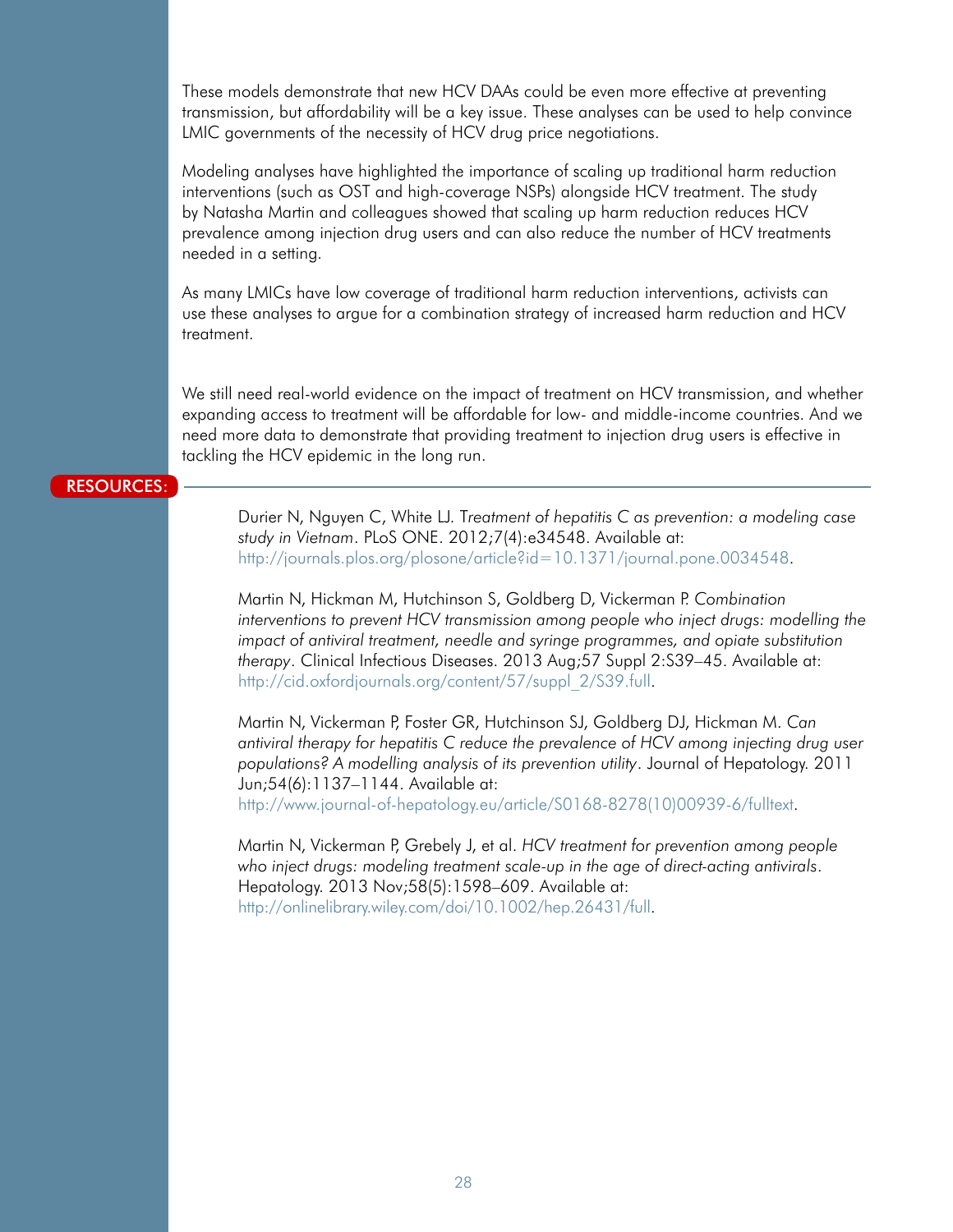### STRATEGY 9: Advocating for Policies and Programs Based on Evidence Provided by Operational Research

Just a decade ago, when AIDS activists pushed for expanding access to HIV treatment in LMICs, some policy makers and global donors questioned the feasibility of scaling up treatment in settings without well-developed health care infrastructures. Similar excuses are now surfacing with regard to HCV. While practical considerations about the availability of diagnostic tools, drug distribution and storage, and clinic staffing are important, the feasibility and effectiveness of treatment in resource-limited settings can be demonstrated through well-designed pilot programs and documented through operational research.

Operational research conducted by MSF provided the evidence that HIV treatment programs are feasible in LMICs and that the possibility of HIV treatment access is a powerful incentive for individuals to get tested. Subsequent operational research has also demonstrated that drug users can adhere to treatment and that a decentralized, simplified model of treatment delivery by nurses was feasible in rural South Africa and other settings.

These research results were used to convince governments and global funders to support and implement HIV treatment programs. Operational research can—and will—play an important role in activists' efforts to expand HCV treatment access.

#### What is operational research?

Operational research collects and analyzes information on the quality and effectiveness of a specific intervention in a real-world setting. It is designed to answer questions that have direct, practical relevance to guiding policy and improving health care delivery.

#### CASE STUDY: Using cross-sectional surveys to gather epidemiological data

Specific details about the size of a local HCV epidemic, population affected, particular strains of HCV (genotypes), and urgency of treatment needs are important for the development of effective HCV control and treatment programs. These data are usually generated by time-consuming and costly populationwide surveillance. Cross-sectional surveys can reduce the time and expense by sampling a representative subset of the population.

Médecins du Monde (MdM, Doctors of the World) has conducted a cross-sectional study to document the HCV treatment needs and genotype distribution among PWID in Tbilisi, Georgia. MdM collaborated with New Vector, a support group of drug users providing harm reduction services, and Hepa+, a patient organization of people living with hepatitis C in Tbilisi, to design a study in a representative sample of PWID in Tbilisi. The survey of 216 PWID showed a high rate of infection: 82 percent had chronic HCV; most had HCV genotype 3 (66.9%) although mixed-genotype infections were relatively common. Severe liver fibrosis was found in 24.2% of the group.

Based on this information, MdM was able to estimate that about 5,000 of the PWID in Georgia have severe liver disease and need HCV treatment. The study was published in a peer-reviewed medical journal, providing a credible evidence base for activists to demonstrate the urgent need for HCV treatment programs and, reinforced ongoing advocacy for scaling up syringe exchange and opiate substitution therapy programs to prevent further HCV transmissions in Georgia.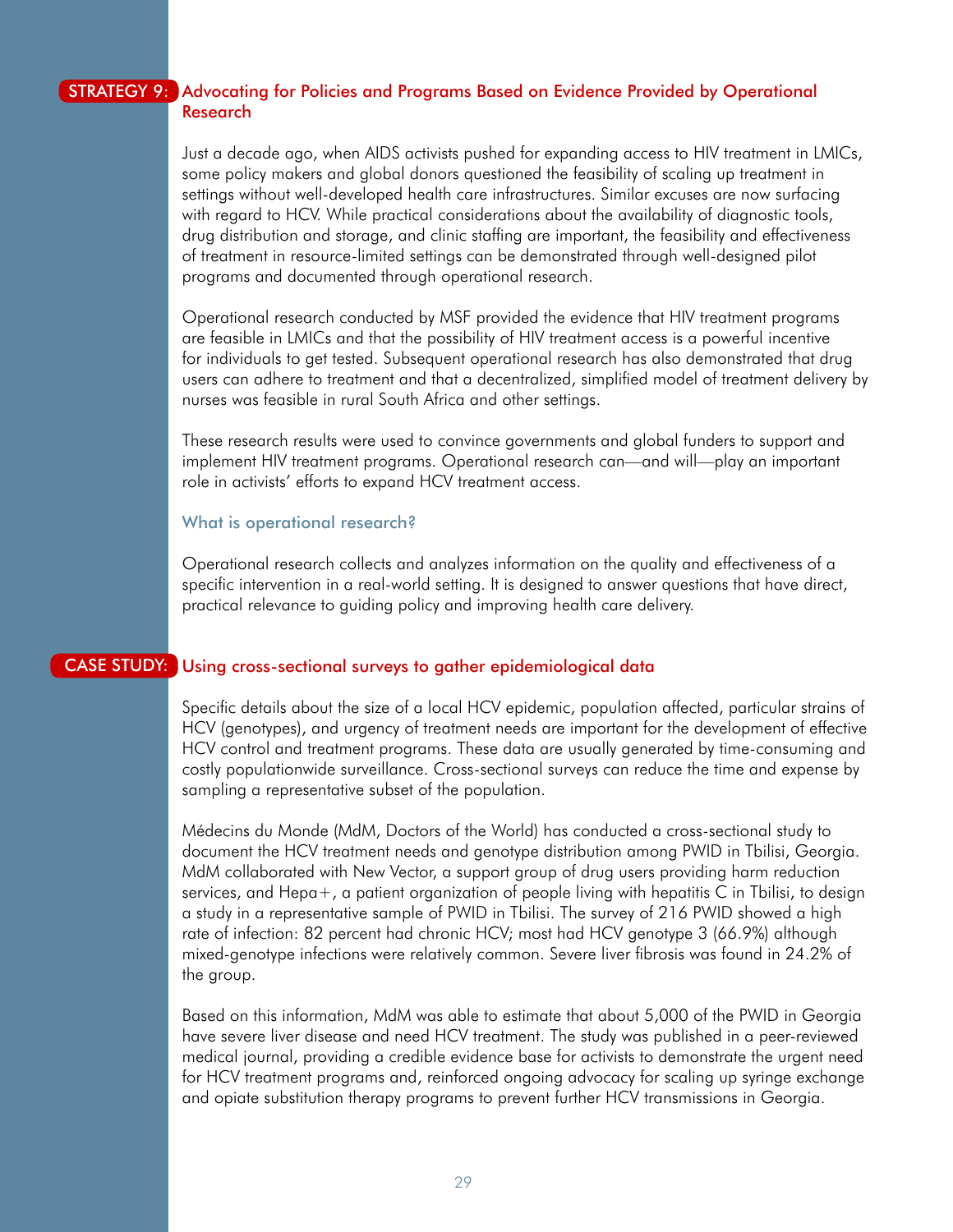MdM is conducting follow-up studies to evaluate the feasibility and effectiveness of providing strong peer-supported HCV treatment program for injection drug users using a biosimilar PEG-IFN.

Other barriers to HCV treatment access may be overcome with evidence provided by operational research. These include studying the feasibility and effectiveness of:

- generic HCV DAAs and biosimilar PEG-IFNs;
- cheaper and more user-friendly point-of-care HCV viral-load and genotype tests;
- heat-stable formulations and simplified drug dosing;
- treatment side effects management;
- peer-supported treatment adherence programs; and
- harm reduction approaches to prevent HCV reinfection.

Collaborating with researchers is a powerful way to document the need for HCV treatment in your country. Using operational research on pilot HCV treatment programs from other countries can help guide the creation of programs, based on evidence of feasibility and effectiveness, for your country.

#### CASE STUDY: Pilot program in Southeast Asia to treat HCV in people coinfected with HIV

An estimated 49–64 million people in Asia have been infected with HCV. **TREAT Asia**, a regional HIV research program of amfAR, the Foundation for AIDS Research, has launched the first multisite clinical study to address barriers to treating HCV in people living with HIV. The trial will evaluate the effectiveness and tolerability of PEG-IFN plus ribavirin in 200 HIV/ HCV-coinfected people in four sites: Jakarta, Indonesia; Bangkok, Thailand; Hanoi, Vietnam; and Kuala Lumpur, Malaysia. Treat Asia negotiated donations of the study drugs and diagnostics from the originator companies.

#### Q&A with Dr. Nicolas Durier of TREAT Asia

#### What do you wish to achieve through this study?

TREAT Asia's objectives are to develop a model of care that can be used for replication and scale-up and to demonstrate that HCV treatment in HIV-positive people in resource-limited settings is feasible—with good outcomes. We hope to increase awareness about hepatitis C and its current treatment in the region and to increase demand for treatment. Last but not least, we want to offer treatment to 200 people who need it.

#### What change in the pharmaceutical industry do you hope to bring about?

As the industry often downplays cost barriers to point to the challenges of treatment implementation, we hope that by implementing a model of care and demonstrating the feasibility of treatment, advocates will have additional evidence to support their work on price reductions.